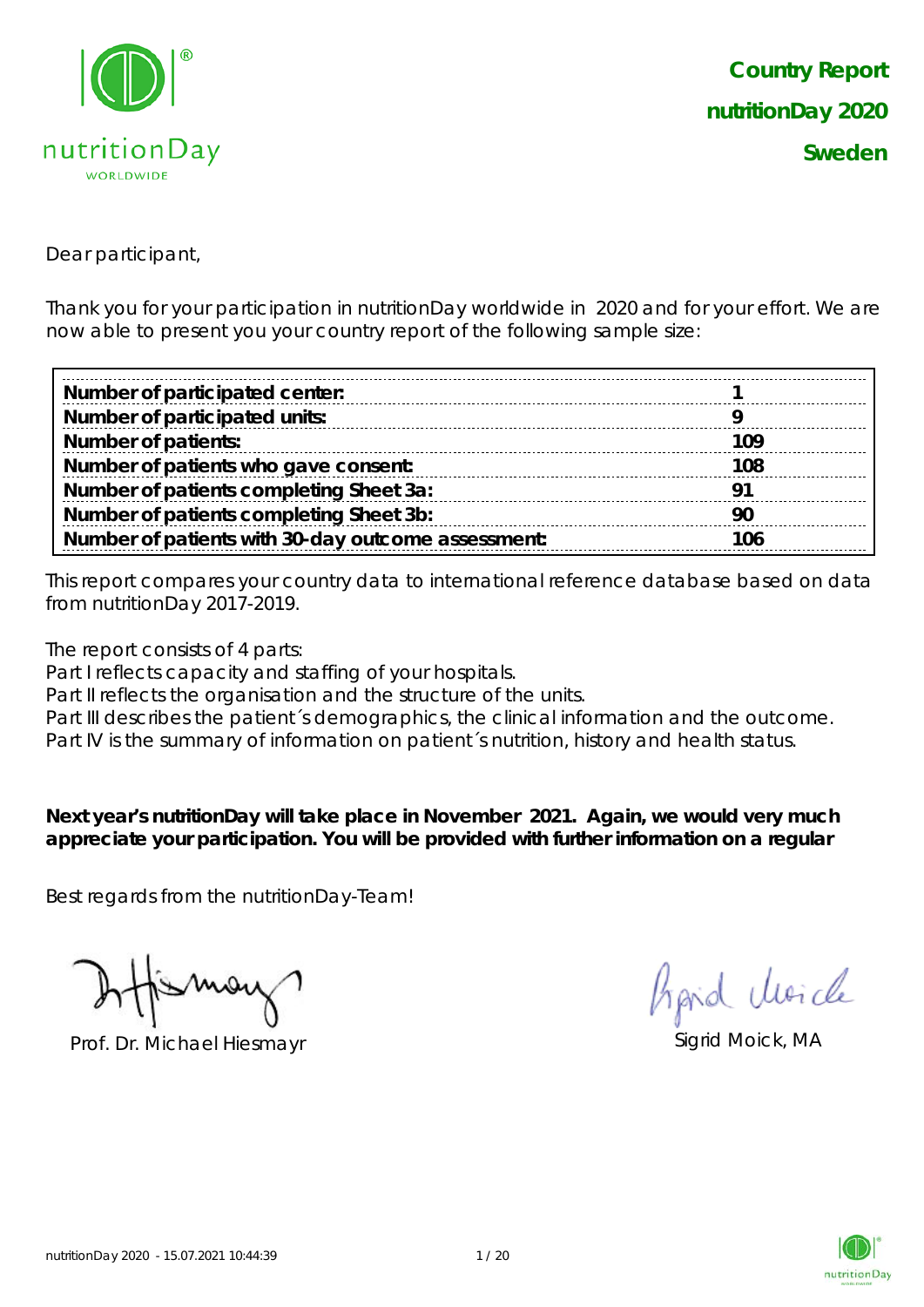## *I. Hospital capacity and staffing ("Hospital sheet")*

|                                                                                    | <b>YOUR RESULTS</b>      | <b>REFERENCE RESULTS</b> |
|------------------------------------------------------------------------------------|--------------------------|--------------------------|
| 1. Total number of beds in hospital                                                | 1173 [1173-1173]         | 375 [213-715]            |
|                                                                                    |                          |                          |
| 2. Total number of admissions in the hospital last<br>year                         | 85369 [85369-85369]      | 18870 [9512-38961]       |
|                                                                                    |                          |                          |
| 3. Total number of staff in the hospital                                           |                          |                          |
| <b>Total medical doctors</b>                                                       | 2458 [2458-2458]         | 186 [90-417]             |
| <b>Medical specialists</b>                                                         | 1470 [1470-1470]         | 124 [54-273]             |
| Medical non-specialists                                                            | 988 [988-988]            | 45 [19-116]              |
| <b>Nurses</b>                                                                      | 4274 [4274-4274]         | 440 [208-910]            |
| <b>Dieticians</b>                                                                  | 57 [57-57]               | $5[1-10]$                |
| <b>Nutritionists</b>                                                               |                          | $1[0-5]$                 |
| Pharmacists                                                                        |                          | $8[4-24]$                |
| Kitchen staff                                                                      | 40 [40-40]               | 32 [15-62]               |
|                                                                                    |                          |                          |
| <b>Full time equivalent</b>                                                        |                          |                          |
| <b>Total medical doctors</b>                                                       | $\overline{\phantom{a}}$ | 175 [76-394]             |
| <b>Medical specialists</b>                                                         |                          | 121 [50-274]             |
| Medical non-specialists                                                            |                          | 45 [18-138]              |
| <b>Nurses</b>                                                                      |                          | 380 [198-793]            |
| <b>Dieticians</b>                                                                  |                          | $5[2-8]$                 |
| <b>Nutritionists</b>                                                               |                          | $1[0-3]$                 |
| Pharmacists                                                                        |                          | 7 [4-20]                 |
| Kitchen staff                                                                      |                          | 30 [14-57]               |
|                                                                                    |                          |                          |
| 4. Does the hospital have a nutrition care strategy?                               | Yes                      | 439 (80.8%) Yes          |
|                                                                                    |                          |                          |
| 5. Which nutrition-related standards or routine activities exist in your hospital? |                          |                          |
| Nutrition training is available                                                    | Yes                      | 391 (72.0%) Yes          |
| Nutrition steering committee is available                                          | Yes                      | 328 (60.4%) Yes          |
| Quality indicators are recorded and reported to national<br>or regional level      | Yes                      | 229 (42.2%) Yes          |
| Quality indicators are used for internal benchmarking                              | Yes                      | 299 (55.1%) Yes          |
| Patient feedback about food and food service is collected<br>using a questionnaire | Yes                      | 415 (76.4%) Yes          |
| None                                                                               |                          | 32 (5.9%) Yes            |

No answer given

#### **6. Which codes are available /routinely used in your hospital for billing and reimbursement purposes?**

Nutrition Support **Nutrition Support** 296 (54.5%) Yes 296 (54.5%) Yes

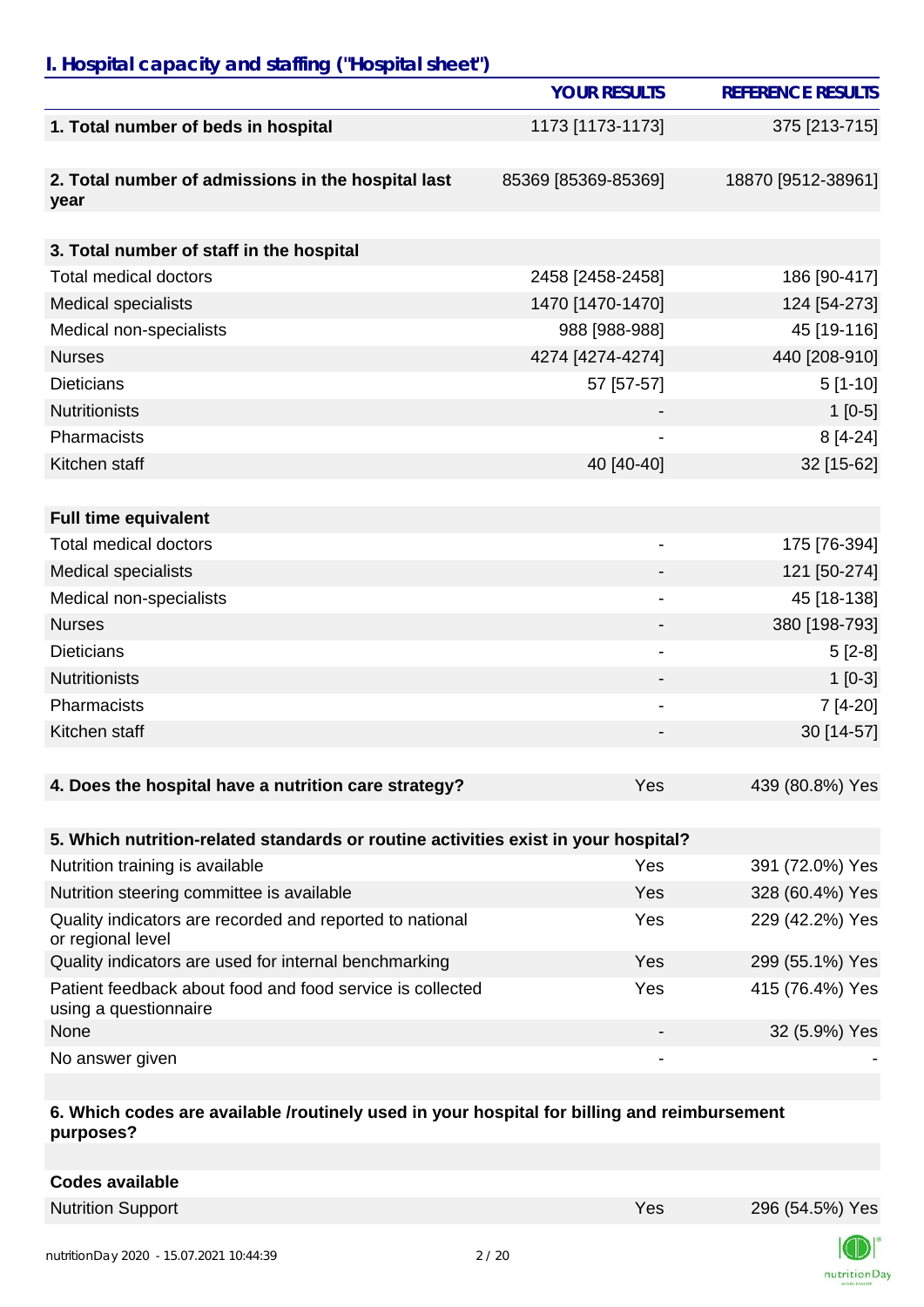| Oral nutrition supplements                                | Yes | 219 (40.3%) Yes |
|-----------------------------------------------------------|-----|-----------------|
| Parenteral nutrition                                      | Yes | 349 (64.3%) Yes |
| <b>Enteral nutrition</b>                                  | Yes | 327 (60.2%) Yes |
| Dietary counseling                                        | Yes | 232 (42.7%) Yes |
| Specific dietary interventions                            | Yes | 178 (32.8%) Yes |
| Screening for malnutrition                                | Yes | 195 (35.9%) Yes |
| <b>Risk of malnutrition</b>                               | Yes | 160 (29.5%) Yes |
| Malnutrition (in general)                                 | Yes | 262 (48.3%) Yes |
| Severity of malnutrition (i.e. mild, moderate, severe)    | Yes | 251 (46.2%) Yes |
| No information available from billing/finance/controlling |     | 104 (19.2%) Yes |
| No answer given                                           |     |                 |
|                                                           |     |                 |
| <b>Codes routinely used</b>                               |     |                 |
| <b>Nutrition Support</b>                                  | Yes | 264 (48.6%) Yes |
| Oral nutrition supplements                                |     | 200 (36.8%) Yes |
| Parenteral nutrition                                      | Yes | 326 (60.0%) Yes |
| <b>Enteral nutrition</b>                                  | Yes | 310 (57.1%) Yes |
| Dietary counseling                                        | Yes | 208 (38.3%) Yes |
| Specific dietary interventions                            | Yes | 160 (29.5%) Yes |
| Screening for malnutrition                                | Yes | 162 (29.8%) Yes |
| <b>Risk of malnutrition</b>                               | Yes | 138 (25.4%) Yes |
| Malnutrition (in general)                                 | Yes | 238 (43.8%) Yes |
| Severity of malnutrition (i.e. mild, moderate, severe)    | Yes | 218 (40.1%) Yes |
| No information available from billing/finance/controlling |     | 115 (21.2%) Yes |
| No answer given                                           |     |                 |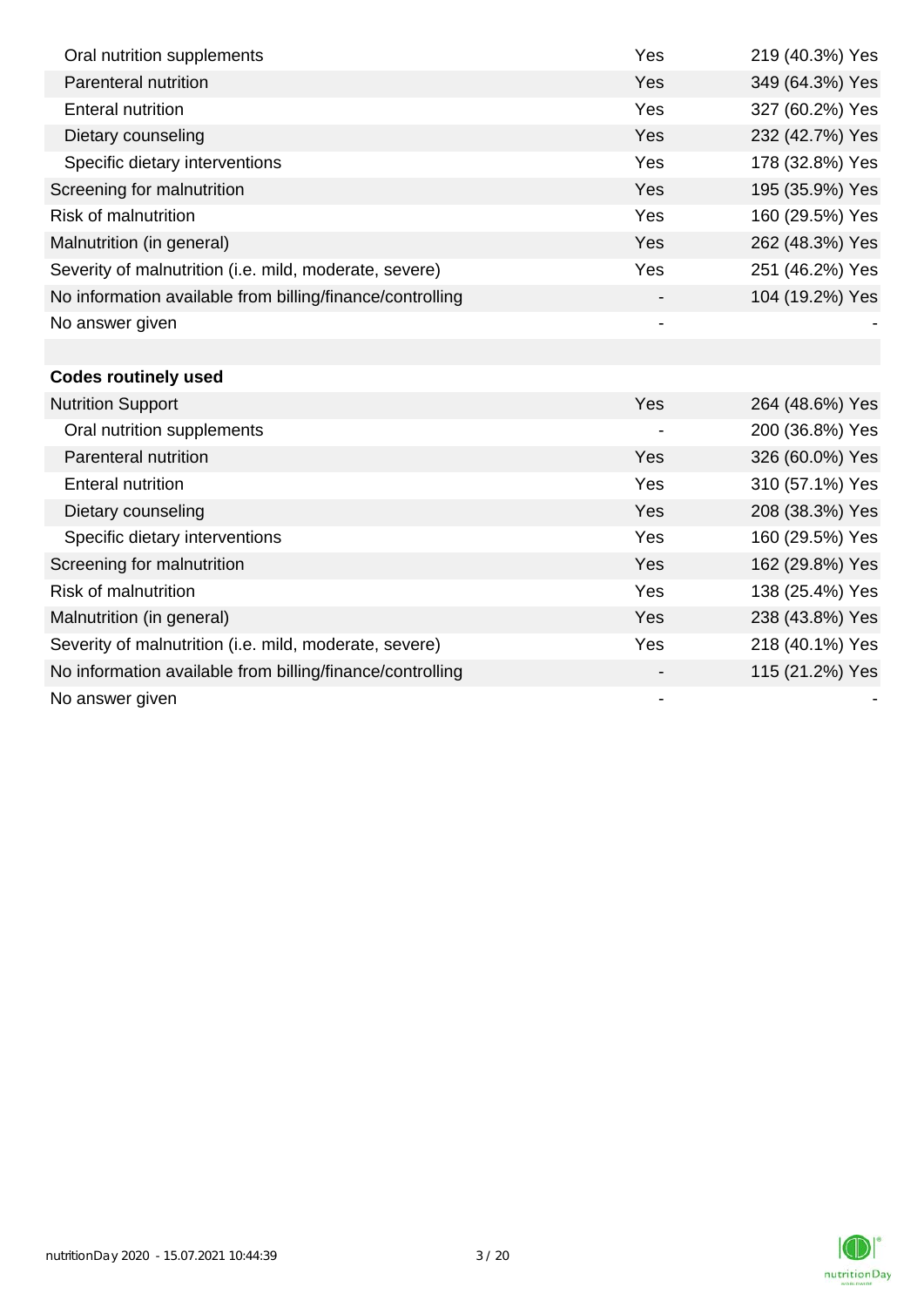### *II. Unit organisation and structures ("Sheet 1a/1b")*

|                                                                       | <b>YOUR RESULTS</b> | <b>REFERENCE RESULTS</b> |
|-----------------------------------------------------------------------|---------------------|--------------------------|
|                                                                       |                     |                          |
| Internal Medicine / General                                           | $1(11.1\%)$         | 20.5%                    |
| Internal Medicine / Cardiology                                        | $1(11.1\%)$         | 4.3%                     |
| Internal Medicine / Gastroenterology & hepatology                     |                     | 7.6%                     |
| <b>Internal Medicine / Geriatrics</b>                                 | $1(11.1\%)$         | 9.5%                     |
| Internal Medicine / Infectious diseases                               |                     | 0.5%                     |
| Internal Medicine / Nephrology                                        |                     | 1.3%                     |
| Internal Medicine / Oncology (incl. radiotherapy)                     | 3(33.3%)            | 8.0%                     |
| Interdisciplinary                                                     |                     | 2.9%                     |
| Long term care                                                        |                     | 2.6%                     |
| Neurology                                                             | 2(22.2%)            | 4.0%                     |
| Surgery / General                                                     |                     | 14.5%                    |
| Surgery/ Cardiac/Vascular/Thoracic                                    | $1(11.1\%)$         | 1.8%                     |
| Surgery / Neurosurgery                                                |                     | 0.7%                     |
| Surgery / Orthopedic                                                  |                     | 3.5%                     |
| Trauma                                                                |                     | 0.6%                     |
| Ear Nose Throat (ENT)                                                 |                     | 1.4%                     |
| Gynecology / Obstetrics                                               | -                   | 1.6%                     |
| Pediatrics                                                            |                     | 0.4%                     |
| Psychiatry                                                            | -                   | 1.0%                     |
| <b>Others</b>                                                         |                     | 13.2%                    |
|                                                                       |                     |                          |
| 2. Number of registered inpatients at noon                            | 12 [11-15]          | 24 [18-31]               |
|                                                                       |                     |                          |
| 3. Total bed capacity of the unit                                     | 16 [15-18]          | 29 [24-38]               |
| 4. Number of each type of staff in the unit for TODAY's morning shift |                     |                          |
|                                                                       |                     |                          |
| <b>Fully trained</b>                                                  |                     |                          |
| <b>Medical doctors</b>                                                | $4[3-4]$            | $3[2-7]$                 |
| <b>Nurses</b>                                                         | $4[4-6]$            | $4[3-7]$                 |
| Nursing aides                                                         | $5[3-5]$            | $2[1-3]$                 |
| <b>Dieticians</b>                                                     | $1[1-1]$            | $1[0-1]$                 |
| <b>Nutritionists</b>                                                  | $1[1-2]$            | $0 [0-1]$                |
| Administrative staff                                                  | $3[2-5]$            | $1[0-1]$                 |
| Other staff involved in patient care                                  | $4[3-4]$            | $1[0-3]$                 |
|                                                                       |                     |                          |
| In training                                                           |                     |                          |
| <b>Medical doctors</b>                                                | $3[2-3]$            | $1[0-3]$                 |
| Medical students                                                      |                     | $0[0-2]$                 |
| <b>Nurses</b>                                                         | $2[1-2]$            | $1[0-2]$                 |
|                                                                       |                     |                          |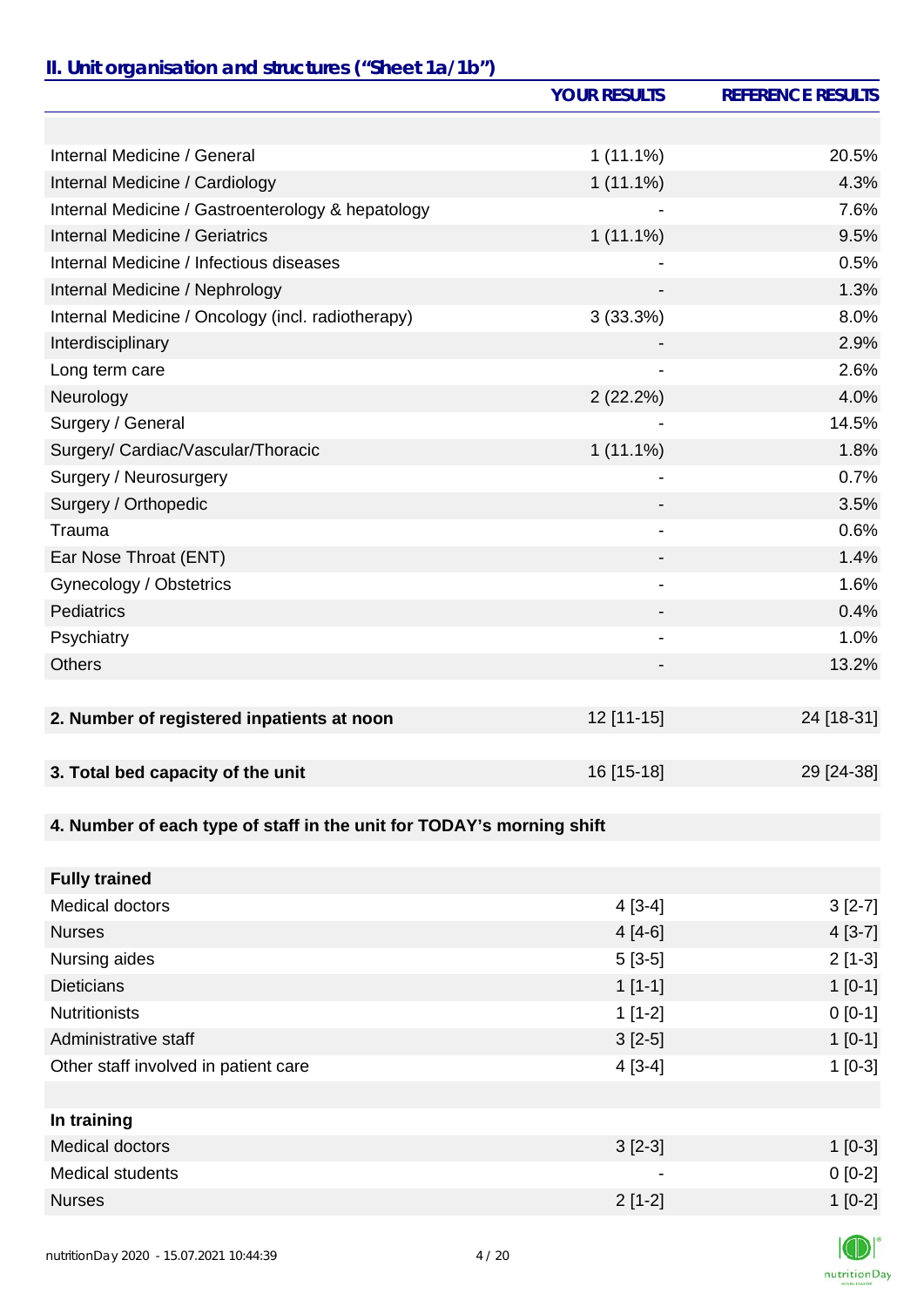| Nursing aides                                                                                       | $1[1-1]$      | $0[0-1]$         |
|-----------------------------------------------------------------------------------------------------|---------------|------------------|
| <b>Dieticians</b>                                                                                   |               | $0[0-0]$         |
| <b>Nutritionists</b>                                                                                |               | $0[0-0]$         |
| Other staff involved in patient care                                                                | $1[1-1]$      | $0 [0-0]$        |
| 5. Is there a nutrition support team in your hospital<br>available?                                 | 8 (88.9%) Yes | 936 (81.4%) Yes  |
| 6. Does the unit have a nutrition care strategy?                                                    | 9 (100%) Yes  | 890 (77.4%) Yes  |
| 7. Is there a person in your unit responsible for<br>nutrition care?                                | 9 (100%) Yes  | 831 (72.3%) Yes  |
| 8. Is there a dietician, nutritionist or dietetic assistant<br>available for your unit?             | 9 (100%) Yes  | 1155 (90.1%) Yes |
| 9. Is specific staff responsible for providing feeding<br>assistance to patients during meal times? | 1 (11.1%) Yes | 662 (57.6%) Yes  |
| 10. How do you MAINLY screen/monitor patients for<br>malnutrition?                                  |               |                  |
| At admission                                                                                        |               |                  |
| No routine screening                                                                                | -             | 101 (7.5%) Yes   |
| No fixed criteria                                                                                   |               | 13 (0.97%) Yes   |
| Experience / visual assessment only                                                                 |               | 85 (6.3%) Yes    |
| Weighing / BMI only                                                                                 |               | 193 (14.3%) Yes  |
| <b>Nutritional Risk Screening (NRS) 2002</b>                                                        | 6 (66.7%) Yes | 455 (33.8%) Yes  |
| Malnutrition Universal Screening Tool (MUST)                                                        |               | 86 (6.4%) Yes    |
| Malnutrition Screening tool (MST)                                                                   |               | 94 (7.0%) Yes    |
| <b>SNAQ</b>                                                                                         |               | 27 (2.0%) Yes    |
| Other formal tool                                                                                   | 3 (33.3%) Yes | 218 (16.2%) Yes  |
| I do not know                                                                                       |               | 10 (0.74%) Yes   |
| Missing                                                                                             |               | 64 (4.8%)        |
|                                                                                                     |               |                  |
| <b>During hospital stay</b>                                                                         |               |                  |
| No routine monitoring                                                                               |               | 120 (8.9%) Yes   |
| No fixed criteria                                                                                   |               | 101 (7.5%) Yes   |
| Experience / visual assessment only                                                                 | 1 (11.1%) Yes | 212 (15.8%) Yes  |
| Weighing / BMI only                                                                                 | 2 (22.2%) Yes | 438 (32.5%) Yes  |
| Other formal tool                                                                                   | 6 (66.7%) Yes | 378 (28.1%) Yes  |
| I do not know                                                                                       |               | 33 (2.5%) Yes    |
| Missing                                                                                             |               | 64 (4.8%)        |
| 11a. Do you routinely use guidelines or standards for                                               | 9 (100%) Yes  | 954 (85.2%) Yes  |
| nutrition care?                                                                                     |               |                  |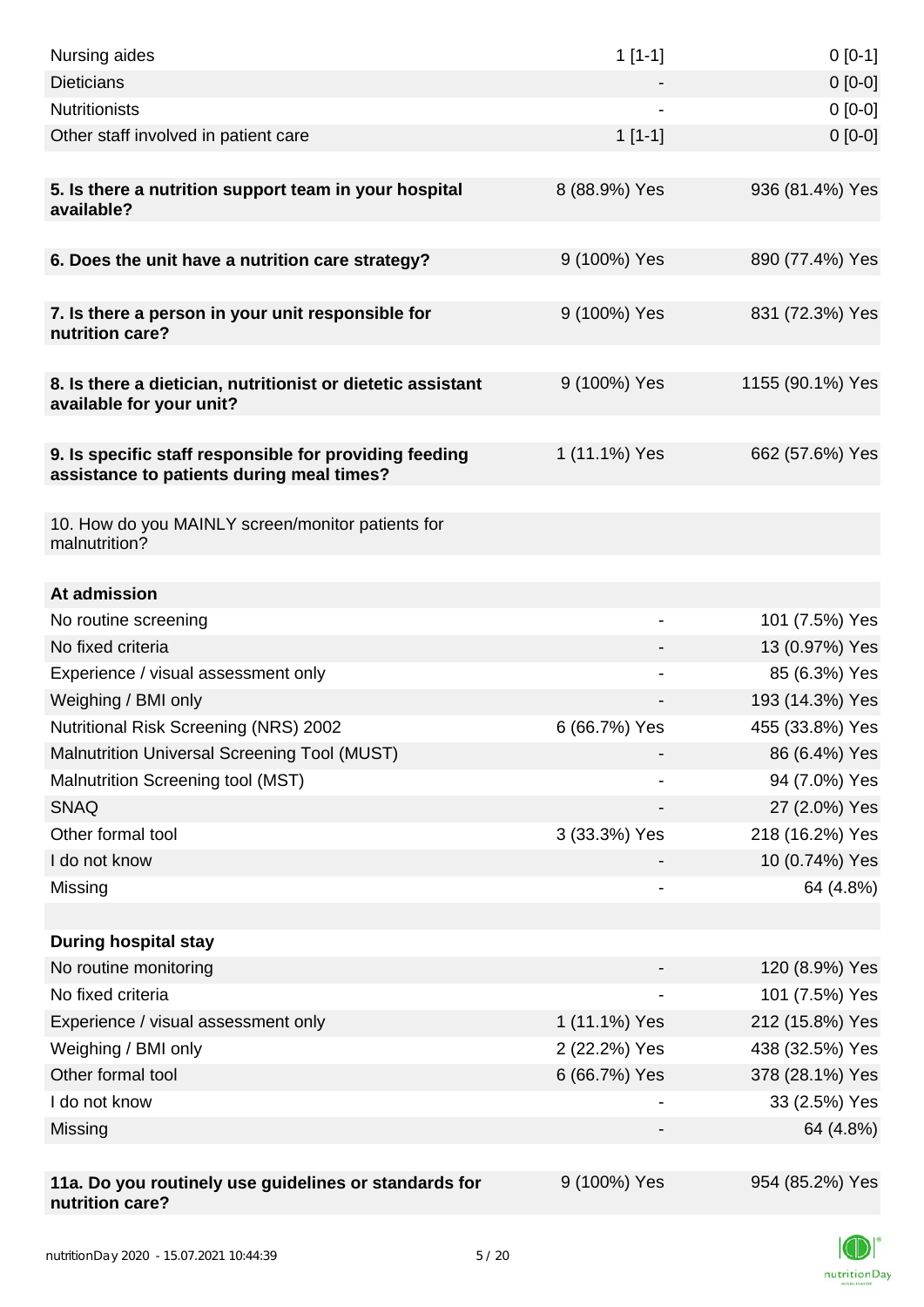| 1 (11.1%) Yes | 266 (27.9%) Yes |
|---------------|-----------------|
| 5 (55.6%) Yes | 148 (15.5%) Yes |
|               | 355 (37.2%) Yes |
| 1 (11.1%) Yes | 58 (6.1%) Yes   |
| 2 (22.2%) Yes | 111 (11.6%) Yes |
|               | 8 (0.84%) Yes   |
|               | $8(0.84\%)$     |
|               |                 |

# **12. What is routinely done in your unit for given patient groups?**

| At risk                                                    |               |                 |
|------------------------------------------------------------|---------------|-----------------|
| Watchful waiting                                           | 3 (33.3%) Yes | 355 (26.4%) Yes |
| Discuss nutrition care activities during ward rounds       | 6 (66.7%) Yes | 572 (42.5%) Yes |
| Develop an individual nutrition care plan                  | 7 (77.8%) Yes | 675 (50.1%) Yes |
| Initiate treatment / nutrition intervention                | 8 (88.9%) Yes | 739 (54.9%) Yes |
| Consult a nutrition expert (dietician, nutritionist, etc.) | 9 (100%) Yes  | 739 (54.9%) Yes |
| Consult a medical professional                             | 8 (88.9%) Yes | 472 (35.1%) Yes |
| Calculate energy requirements                              | 8 (88.9%) Yes | 593 (44.1%) Yes |
| Calculate protein requirements                             | 8 (88.9%) Yes | 574 (42.6%) Yes |
|                                                            |               |                 |
| <b>Malnourished</b>                                        |               |                 |
| Watchful waiting                                           | 3 (33.3%) Yes | 252 (18.7%) Yes |
| Discuss nutrition care activities during ward rounds       | 6 (66.7%) Yes | 614 (45.6%) Yes |
| Develop an individual nutrition care plan                  | 7 (77.8%) Yes | 739 (54.9%) Yes |
| Initiate treatment / nutrition intervention                | 8 (88.9%) Yes | 797 (59.2%) Yes |
| Consult a nutrition expert (dietician, nutritionist, etc.) | 9 (100%) Yes  | 729 (54.2%) Yes |
| Consult a medical professional                             | 7 (77.8%) Yes | 540 (40.1%) Yes |
| Calculate energy requirements                              | 9 (100%) Yes  | 686 (51.0%) Yes |
| Calculate protein requirements                             | 7 (77.8%) Yes | 670 (49.8%) Yes |
|                                                            |               |                 |
| <b>Every patient</b>                                       |               |                 |
| Watchful waiting                                           | 2 (22.2%) Yes | 668 (49.6%) Yes |
| Discuss nutrition care activities during ward rounds       | 4 (44.4%) Yes | 331 (24.6%) Yes |
| Develop an individual nutrition care plan                  | 1 (11.1%) Yes | 220 (16.3%) Yes |
| Initiate treatment / nutrition intervention                | 2 (22.2%) Yes | 173 (12.9%) Yes |
| Consult a nutrition expert (dietician, nutritionist, etc.) |               | 256 (19.0%) Yes |
| Consult a medical professional                             |               | 267 (19.8%) Yes |
| Calculate energy requirements                              | 1 (11.1%) Yes | 166 (12.3%) Yes |
| Calculate protein requirements                             | 1 (11.1%) Yes | 148 (11.0%) Yes |
|                                                            |               |                 |
| <b>Never</b>                                               |               |                 |
| Watchful waiting                                           | 4 (44.4%) Yes | 95 (7.1%) Yes   |

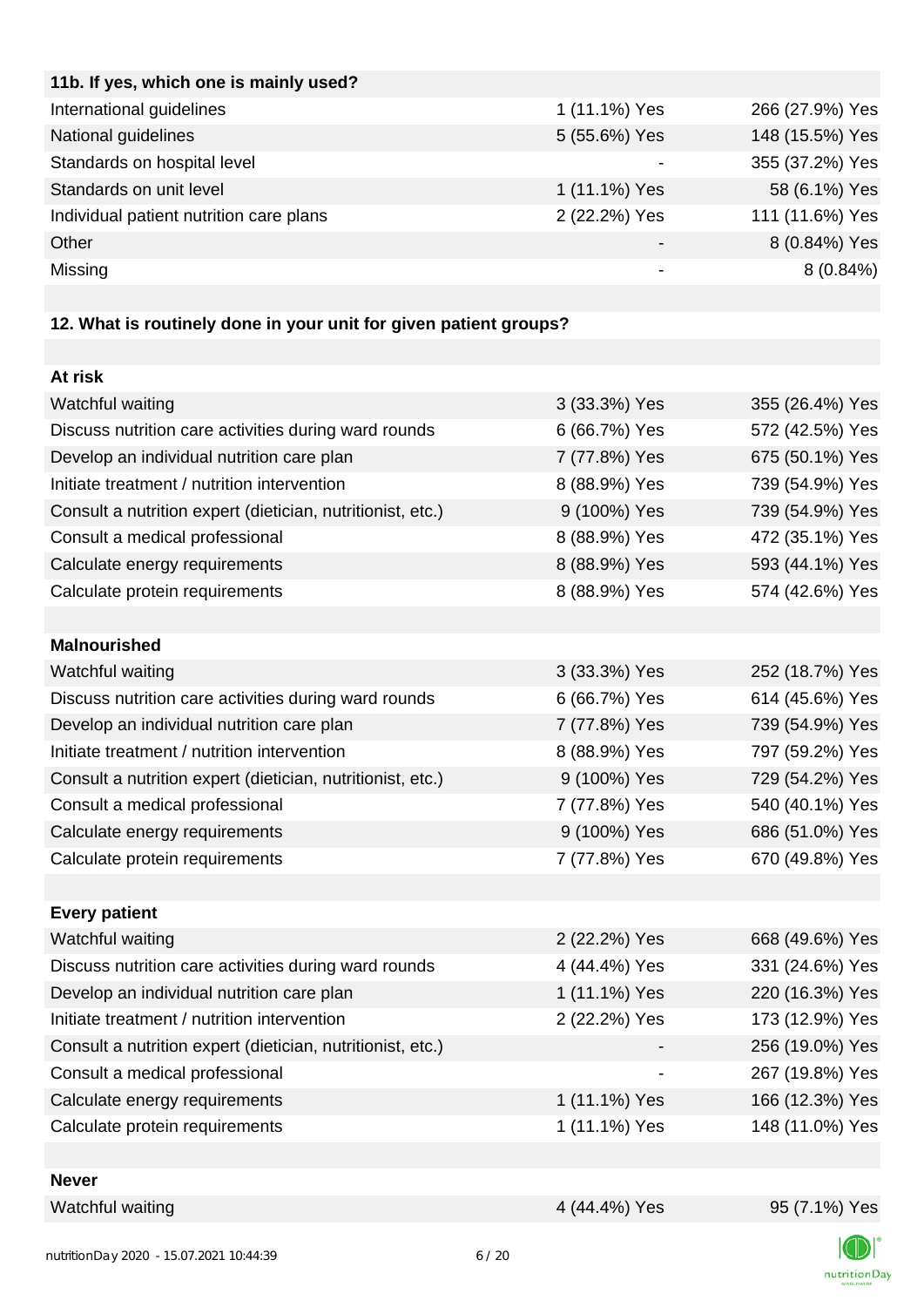| Discuss nutrition care activities during ward rounds               |               | 58 (4.3%) Yes    |
|--------------------------------------------------------------------|---------------|------------------|
| Develop an individual nutrition care plan                          |               | 40 (3.0%) Yes    |
| Initiate treatment / nutrition intervention                        |               | 22 (1.6%) Yes    |
| Consult a nutrition expert (dietician, nutritionist, etc.)         |               | 20 (1.5%) Yes    |
| Consult a medical professional                                     | 1 (11.1%) Yes | 124 (9.2%) Yes   |
| Calculate energy requirements                                      |               | 120 (8.9%) Yes   |
| Calculate protein requirements                                     |               | 139 (10.3%) Yes  |
|                                                                    |               |                  |
| I do not know                                                      |               |                  |
| Watchful waiting                                                   | 1 (11.1%) Yes | 70 (5.2%) Yes    |
| Discuss nutrition care activities during ward rounds               |               | 49 (3.6%) Yes    |
| Develop an individual nutrition care plan                          |               | 43 (3.2%) Yes    |
| Initiate treatment / nutrition intervention                        | -             | 37 (2.7%) Yes    |
| Consult a nutrition expert (dietician, nutritionist, etc.)         |               | 39 (2.9%) Yes    |
| Consult a medical professional                                     |               | 96 (7.1%) Yes    |
| Calculate energy requirements                                      |               | 68 (5.1%) Yes    |
| Calculate protein requirements                                     |               | 75 (5.6%) Yes    |
|                                                                    |               |                  |
| 13. When do you routinely weigh your patients?                     |               |                  |
| at admission                                                       | 8 (88.9%) Yes | 878 (65.2%) Yes  |
| Within 24 hours                                                    | 3 (33.3%) Yes | 203 (15.1%) Yes  |
| Within 48 hours                                                    | 1 (11.1%) Yes | 74 (5.5%) Yes    |
| Within 72 hours                                                    |               | 32 (2.4%) Yes    |
| Every week                                                         | 6 (66.7%) Yes | 631 (46.9%) Yes  |
| Occasionally                                                       |               | 153 (11.4%) Yes  |
| When requested                                                     | 5 (55.6%) Yes | 707 (52.5%) Yes  |
| At discharge                                                       | 1 (11.1%) Yes | 65 (4.8%) Yes    |
| Never                                                              |               | 12 (0.89%) Yes   |
| I do not know                                                      | -             | 8 (0.59%) Yes    |
| No answer given                                                    |               | 64 (4.8%)        |
|                                                                    |               |                  |
| 14. What do you do to support adequate food intake of patients?    |               |                  |
| Offer additional meals or in between snacks                        | 9 (100%) Yes  | 1043 (77.5%) Yes |
| Offer meal choices                                                 | 7 (77.8%) Yes | 989 (73.5%) Yes  |
| Offer different portion sizes                                      | 8 (88.9%) Yes | 900 (66.9%) Yes  |
| Consider food presentation                                         | 7 (77.8%) Yes | 460 (34.2%) Yes  |
| Change food texture/consistency as needed                          | 9 (100%) Yes  | 1106 (82.2%) Yes |
| Consider patient problems with eating and drinking                 | 9 (100%) Yes  | 1111 (82.5%) Yes |
| Ensure that mealtimes are undisturbed/protected<br>mealtime policy | 3 (33.3%) Yes | 399 (29.6%) Yes  |
| Promote positive eating environment                                | 5 (55.6%) Yes | 493 (36.6%) Yes  |
| Consider cultural/religious preferences                            | 9 (100%) Yes  | 999 (74.2%) Yes  |
| Consider patient allergies / intolerances                          | 7 (77.8%) Yes | 1163 (86.4%) Yes |
| Other                                                              | 1 (11.1%) Yes | 101 (7.5%) Yes   |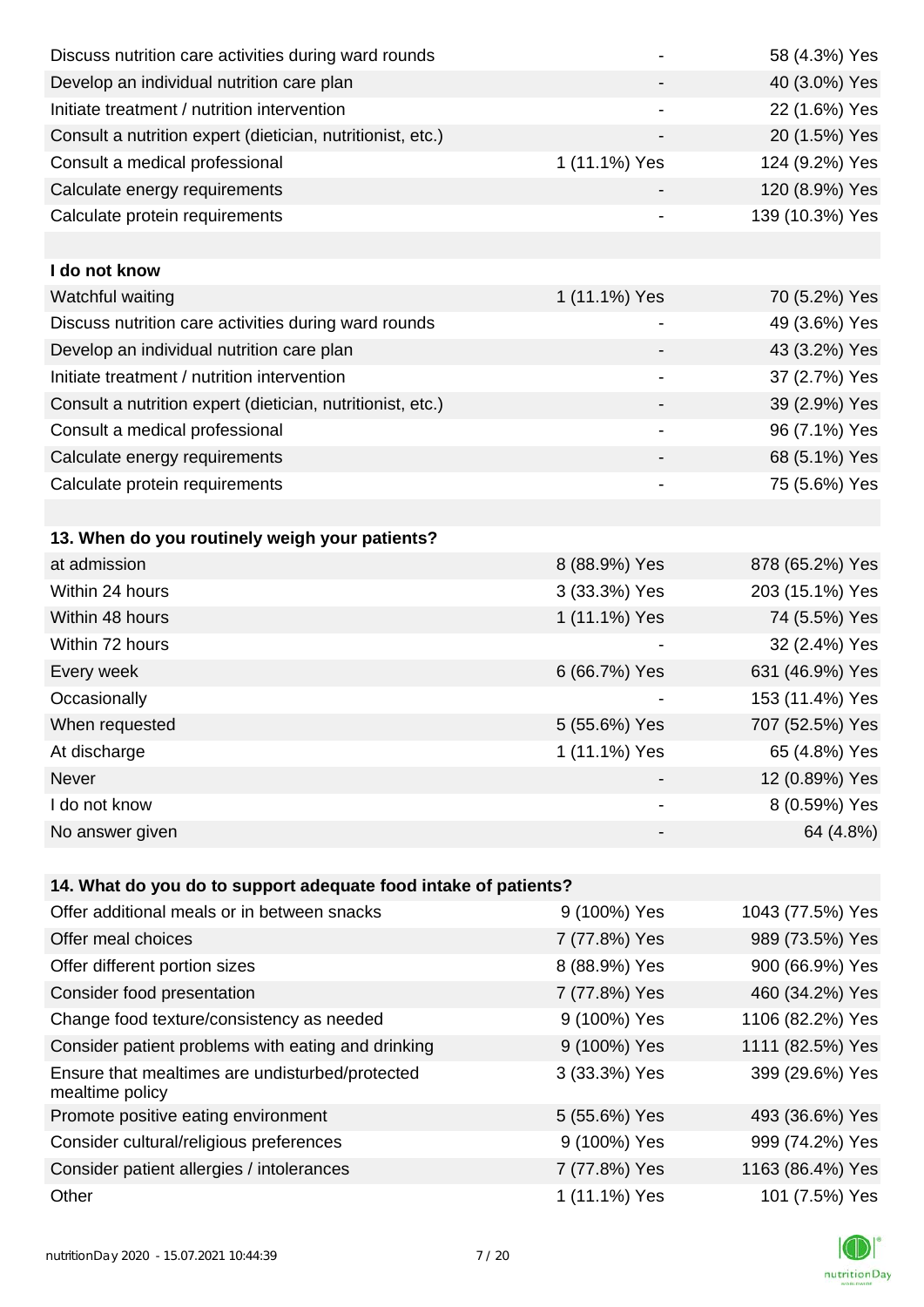| I do not know                                                                        |                | 23 (1.7%) Yes   |
|--------------------------------------------------------------------------------------|----------------|-----------------|
| No answer given                                                                      |                | 64 (4.8%)       |
| 15. Which nutrition-related standards or routine activities exist in your unit?      |                |                 |
| Nutrition training is available                                                      | 8 (88.9%) Yes  | 772 (57.4%) Yes |
| Reporting of nutrition related information to hospital<br>managers                   | 3 (33.3%) Yes  | 544 (40.4%) Yes |
| Quality indicators are recorded and reported to national<br>or regional level        | 3 (33.3%) Yes  | 422 (31.4%) Yes |
| Quality indicators are used for internal benchmarking                                | 4 (44.4%) Yes  | 494 (36.7%) Yes |
| Patient feedback about food and food service is collected<br>using a questionnaire   | 4 (44.4%) Yes  | 805 (59.8%) Yes |
| None                                                                                 |                | 38 (2.8%) Yes   |
| I do not know                                                                        | 1 (11.1%) Yes  | 59 (4.4%) Yes   |
| No answer given                                                                      |                | 196 (14.6%)     |
|                                                                                      |                |                 |
| 16. At admission what is asked and documented?                                       |                |                 |
| Change in weight                                                                     | 7 (77.8%) Yes  | 985 (73.2%) Yes |
| Eating habits/difficulties                                                           | 9 (100%) Yes   | 932 (69.2%) Yes |
| Nutrition before admission                                                           | 8 (88.9%) Yes  | 746 (55.4%) Yes |
| None                                                                                 |                | 20 (1.5%) Yes   |
| I do not know                                                                        |                | 39 (2.9%) Yes   |
| No answer given                                                                      | $\blacksquare$ | 196 (14.6%)     |
|                                                                                      |                |                 |
| 17. On what forms is there a specific part about eating, nutrition or malnutrition?  |                |                 |
|                                                                                      |                |                 |
| a. Patient Record has a section for                                                  |                |                 |
| indicating if the patient is malnourished or at risk of<br>malnutrition              | 9 (100%) Yes   | 965 (71.7%) Yes |
| nutrition treatment                                                                  | 8 (88.9%) Yes  | 759 (56.4%) Yes |
| None                                                                                 |                | 53 (3.9%) Yes   |
| I do not know                                                                        |                | 40 (3.0%) Yes   |
|                                                                                      |                |                 |
| b. Discharge Letter                                                                  |                |                 |
| summarizes nutrition treatment received during stay                                  | 6 (66.7%) Yes  | 573 (42.6%) Yes |
| makes future nutrition-related recommendations                                       | 4 (44.4%) Yes  | 775 (57.6%) Yes |
| None                                                                                 |                | 112 (8.3%) Yes  |
| I do not know                                                                        | 3 (33.3%) Yes  | 136 (10.1%) Yes |
|                                                                                      |                |                 |
| 18. Do you provide brochures about malnutrition to<br>at risk/malnourished patients? | 5 (62.5%) Yes  | 475 (44.9%) Yes |
|                                                                                      |                |                 |
| 19. Who filled in this sheet?                                                        |                |                 |
| <b>Head staff</b>                                                                    | 2 (22.2%) Yes  | 369 (27.4%) Yes |
| Dietician                                                                            | 2 (22.2%) Yes  | 641 (47.6%) Yes |
|                                                                                      |                |                 |
| <b>Nurse</b>                                                                         | 6 (66.7%) Yes  | 339 (25.2%) Yes |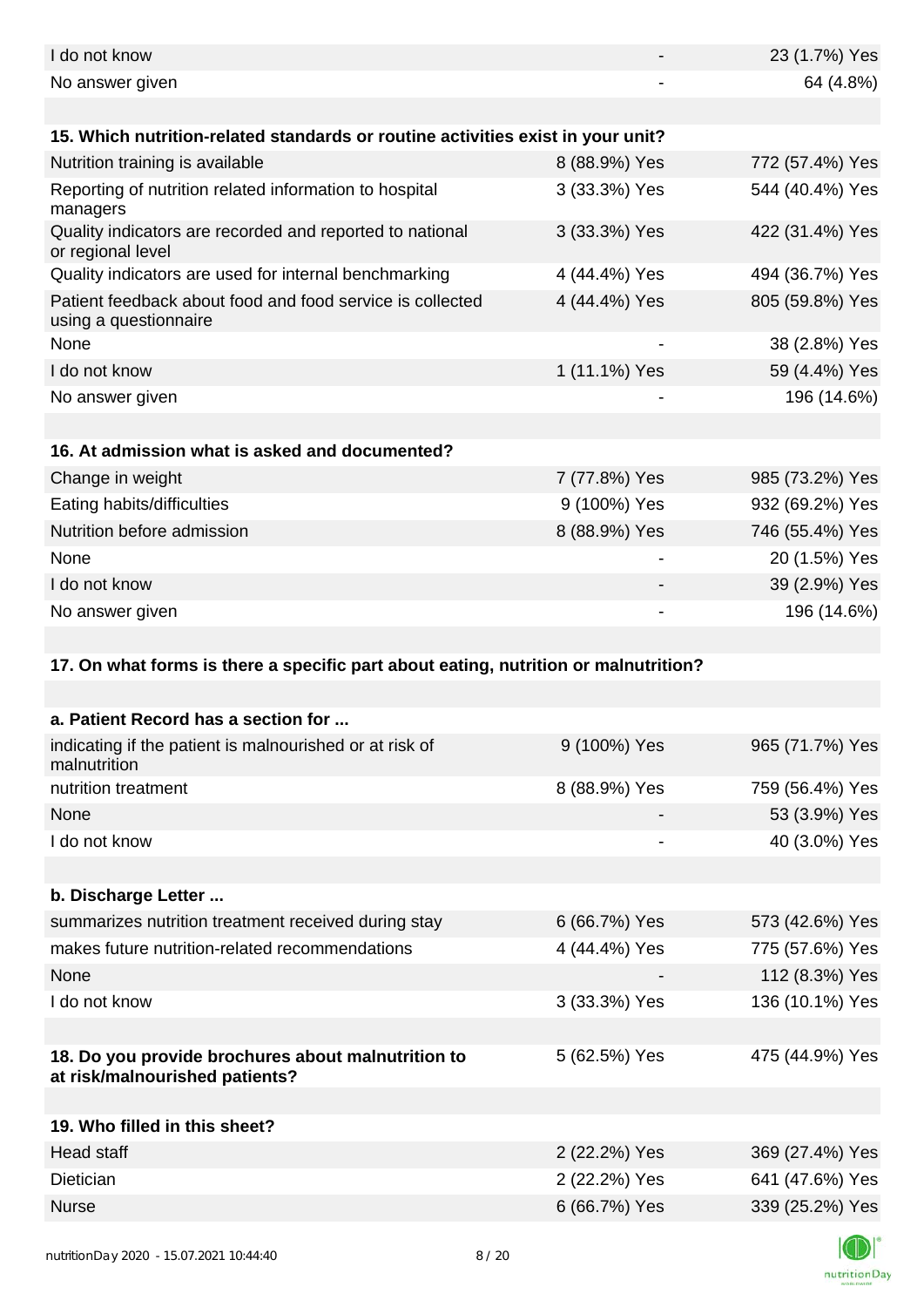| Physician            | $\overline{\phantom{0}}$ | 140 (10.4%) Yes |
|----------------------|--------------------------|-----------------|
| Administrative staff | $\overline{\phantom{0}}$ | 22 (1.6%) Yes   |
| Other                | 7 (77.8%) Yes            | 87 (6.5%) Yes   |
| None                 | $\,$                     |                 |
| I do not know        |                          | 16 (1.2%) Yes   |

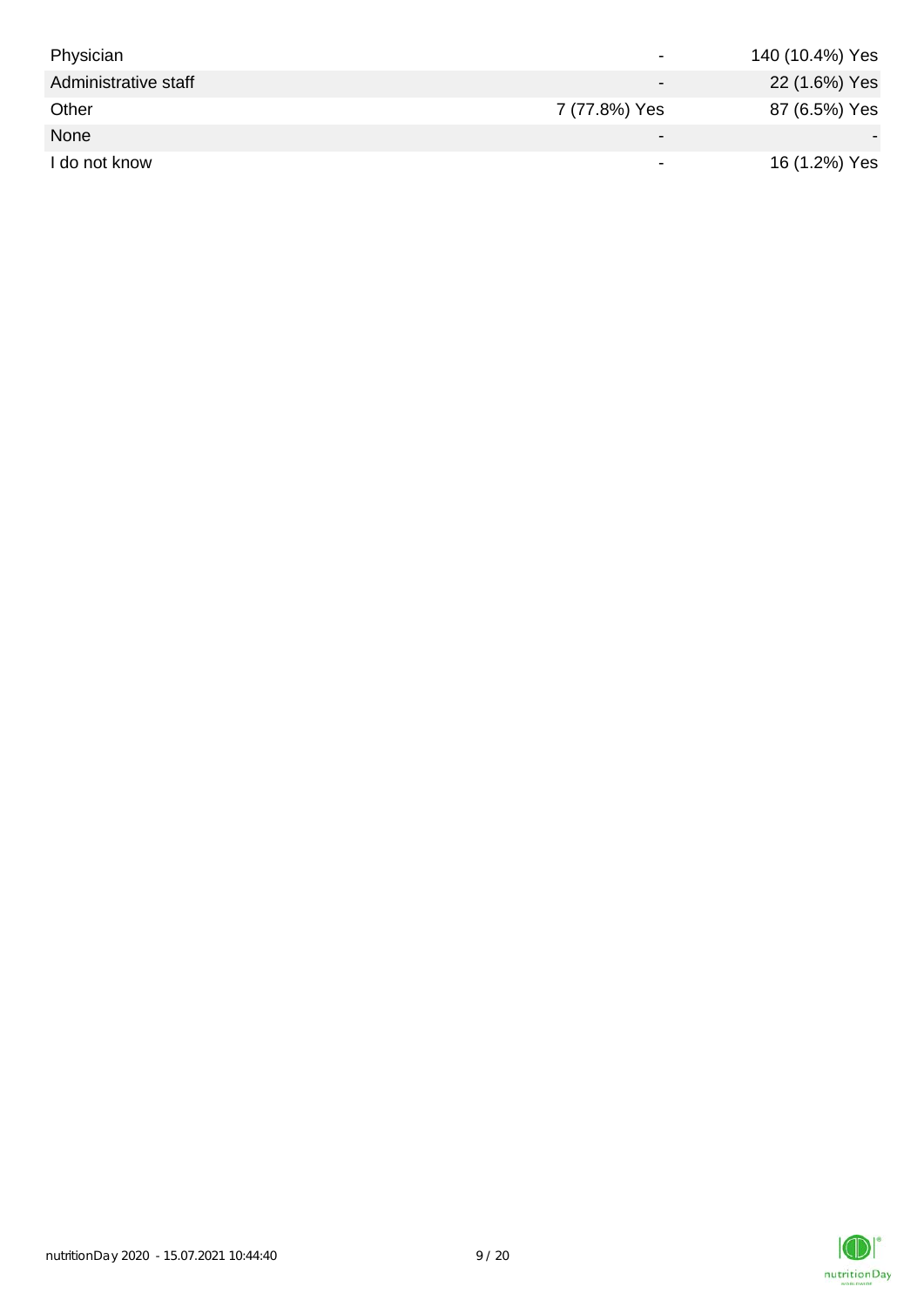|                                                                                         | <b>YOUR RESULTS</b> | <b>REFERENCE RESULTS</b> |
|-----------------------------------------------------------------------------------------|---------------------|--------------------------|
|                                                                                         |                     |                          |
| Total                                                                                   | 108                 | 24938                    |
| Age                                                                                     | 72 [60-83]          | 67 [52-79]               |
| Female                                                                                  | 52 (48.1%)          | 12350 (49.5%)            |
| Weight                                                                                  | 74.2±20.0           | 70.6±18.8                |
| Height                                                                                  | $170 + 9$           | $166 + 10$               |
| <b>BMI</b>                                                                              | $25.6 \pm 6.2$      | $25.6 + 5.9$             |
|                                                                                         |                     |                          |
| 1. This hospital admission was                                                          |                     |                          |
| planned                                                                                 | 10 (9.3%)           | 8897 (35.7%)             |
| an emergency                                                                            | 94 (87.0%)          | 14095 (56.5%)            |
| I do not know                                                                           | 4(3.7%)             | 1946 (7.8%)              |
| No answer given                                                                         |                     |                          |
|                                                                                         |                     |                          |
| 2a. Diagnosis at admission                                                              |                     |                          |
| 0100 Infectious and parasitic diseases                                                  | 12 (11.1%)          | 2401 (9.6%)              |
| 0200 Neoplasms                                                                          | 26 (24.1%)          | 4540 (18.2%)             |
| 0300 Blood and bloodforming organs and the immune<br>mechanism                          | 12 (11.1%)          | 1745 (7.0%)              |
| 0400 Endocrine, nutritional and metabolic diseases                                      | 19 (17.6%)          | 3135 (12.6%)             |
| 0500 Mental health                                                                      | 4(3.7%)             | 1229 (4.9%)              |
| 0600 Nervous system                                                                     | 23 (21.3%)          | 2384 (9.6%)              |
| 0700 Eye and adnexa                                                                     | 1(0.93%)            | 314 (1.3%)               |
| 0800 Ear and mastoid process                                                            |                     | 143 (0.57%)              |
| 0900 Circulatory system                                                                 | 39 (36.1%)          | 5456 (21.9%)             |
| 1000 Respiratory system                                                                 | 20 (18.5%)          | 3828 (15.4%)             |
| 1100 Digestive system                                                                   | 3(2.8%)             | 6160 (24.7%)             |
| 1200 Skin and subcutaneous tissue                                                       | 4(3.7%)             | 1185 (4.8%)              |
| 1300 Musculoskeletal system and connective tissue                                       | 3(2.8%)             | 4086 (16.4%)             |
| 1400 Genitourinary system                                                               | 7(6.5%)             | 2781 (11.2%)             |
| 1500 Pregnancy, childbirth and the puerperium                                           |                     | 294 (1.2%)               |
| 1600 Conditions originating in the perinatal period                                     |                     | 55 (0.22%)               |
| 1700 Congenital/chromosomal abnormalities                                               |                     | 57 (0.23%)               |
| 1800 Symptoms, signs, abnormal clinical/lab findings                                    | 14 (13.0%)          | 1374 (5.5%)              |
| 1900 Injury, poisoning                                                                  | 4(3.7%)             | 699 (2.8%)               |
| 2000 External causes of morbidity and mortality (e.g.<br>transport accidents, assaults) | 1(0.93%)            | 760 (3.0%)               |
| 2100 Factors influencing health status and contact with<br>health services              | 9(8.3%)             | 967 (3.9%)               |
| No answer given                                                                         |                     |                          |

## **3. Which conditions/comorbidities does this patient have?**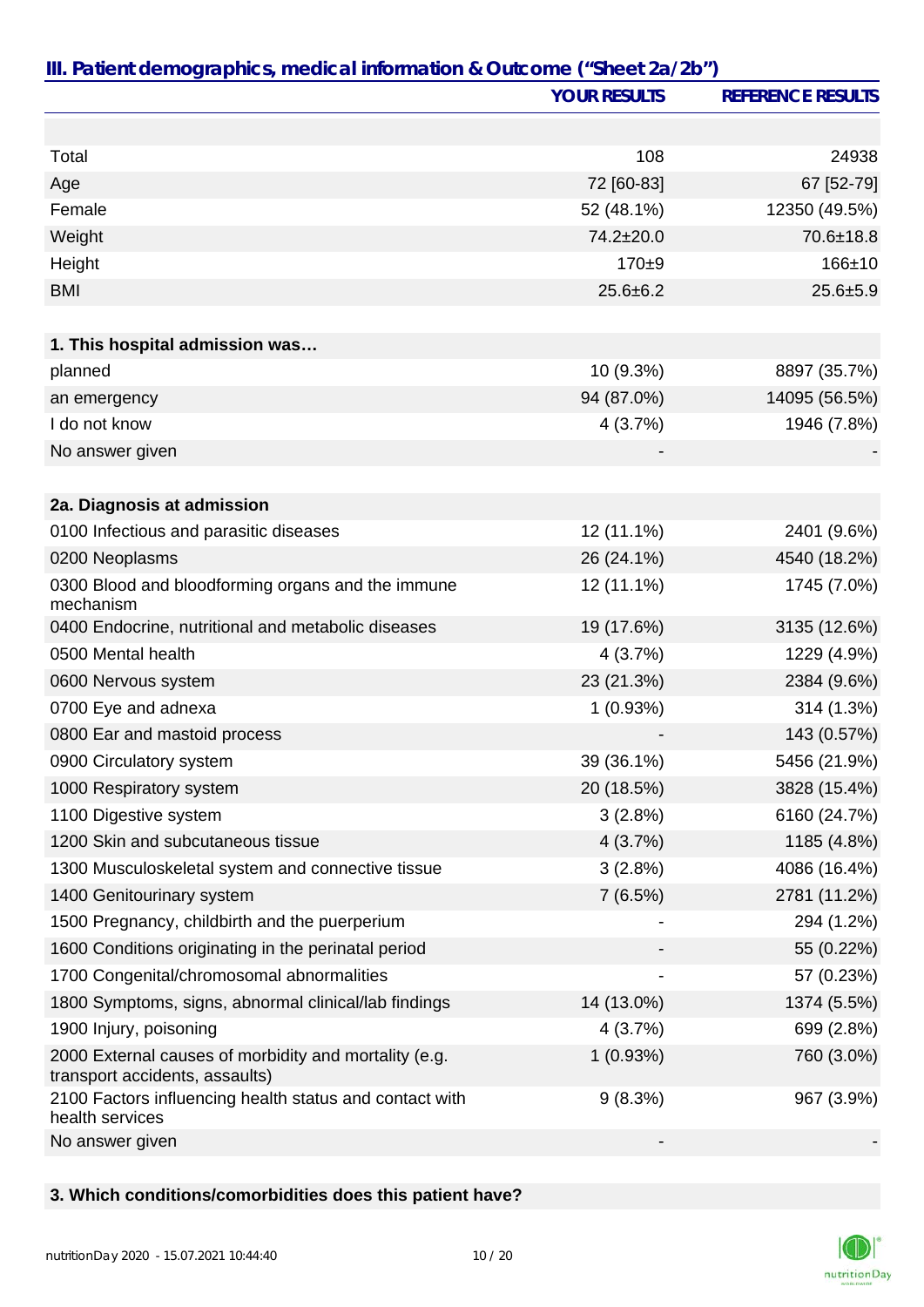| Cardiac insufficiency                                | 31 (29.0%)  | 4815 (20.0%)  |
|------------------------------------------------------|-------------|---------------|
| Myocardial infarction                                | 19 (17.6%)  | 1295 (5.4%)   |
| Chronic lung disease                                 | 20 (18.7%)  | 3095 (12.9%)  |
| Cerebral vascular disease                            | 21 (19.4%)  | 2104 (8.8%)   |
| Peripheral vascular disease                          | 12 (11.1%)  | 2576 (10.7%)  |
| Chronic liver disease                                | $2(1.9\%)$  | 1387 (5.8%)   |
| Chronic kidney disease                               | 7(6.5%)     | 2780 (11.6%)  |
| <b>Diabetes</b>                                      | 30 (27.8%)  | 5493 (22.8%)  |
| Cancer                                               | 52 (48.1%)  | 5291 (22.0%)  |
| Infection                                            | 16 (15.0%)  | 3401 (14.2%)  |
| Dementia                                             | 5(4.6%)     | 1201 (5.0%)   |
| Major depressive disorder                            | 5(4.6%)     | 1146 (4.8%)   |
| Other chronic mental disorder                        | 7(6.5%)     | 1129 (4.7%)   |
| Other chronic disease                                | 37 (34.9%)  | 6182 (25.7%)  |
| None                                                 | 4(3.7%)     | 4918 (19.7%)  |
|                                                      |             |               |
| 4a. Previous operation during this hospital stay     |             |               |
| Yes, planned                                         | 6(5.6%)     | 4588 (18.4%)  |
| Yes, acute                                           | 5(4.6%)     | 1540 (6.2%)   |
| <b>No</b>                                            | 97 (89.8%)  | 15619 (62.6%) |
| I do not know                                        |             | 235 (0.94%)   |
| Missing                                              |             | 2956 (11.9%)  |
|                                                      |             |               |
| Days since operation                                 | $5[1-15]$   | 4 [1-13]      |
|                                                      |             |               |
| 4b. Planned operation during this hospital stay      |             |               |
| Yes, today or tomorrow                               | 1(0.93%)    | 1928 (7.7%)   |
| Yes, later                                           | 5(4.6%)     | 1364 (5.5%)   |
| No                                                   | 102 (94.4%) | 17466 (70.0%) |
| I do not know                                        |             | 777 (3.1%)    |
| Missing                                              |             | 3403 (13.6%)  |
|                                                      |             |               |
| 5. Previous ICU admission during this hospital stay? | 6(5.6%)     | 2367 (10.6%)  |
| (Yes)                                                |             |               |
|                                                      | 77 (71.3%)  |               |
| 6. Is this patient terminally ill?                   |             | 1518 (6.1%)   |
| 7. Fluid status                                      |             |               |
| Normal                                               | 69 (63.9%)  | 19053 (76.4%) |
| Overloaded                                           | $2(1.9\%)$  | 1296 (5.2%)   |
| Dehydrated                                           | 16 (14.8%)  | 1231 (4.9%)   |
| I do not know                                        | 21 (19.4%)  | 3358 (13.5%)  |
|                                                      |             |               |
| Missing                                              |             |               |

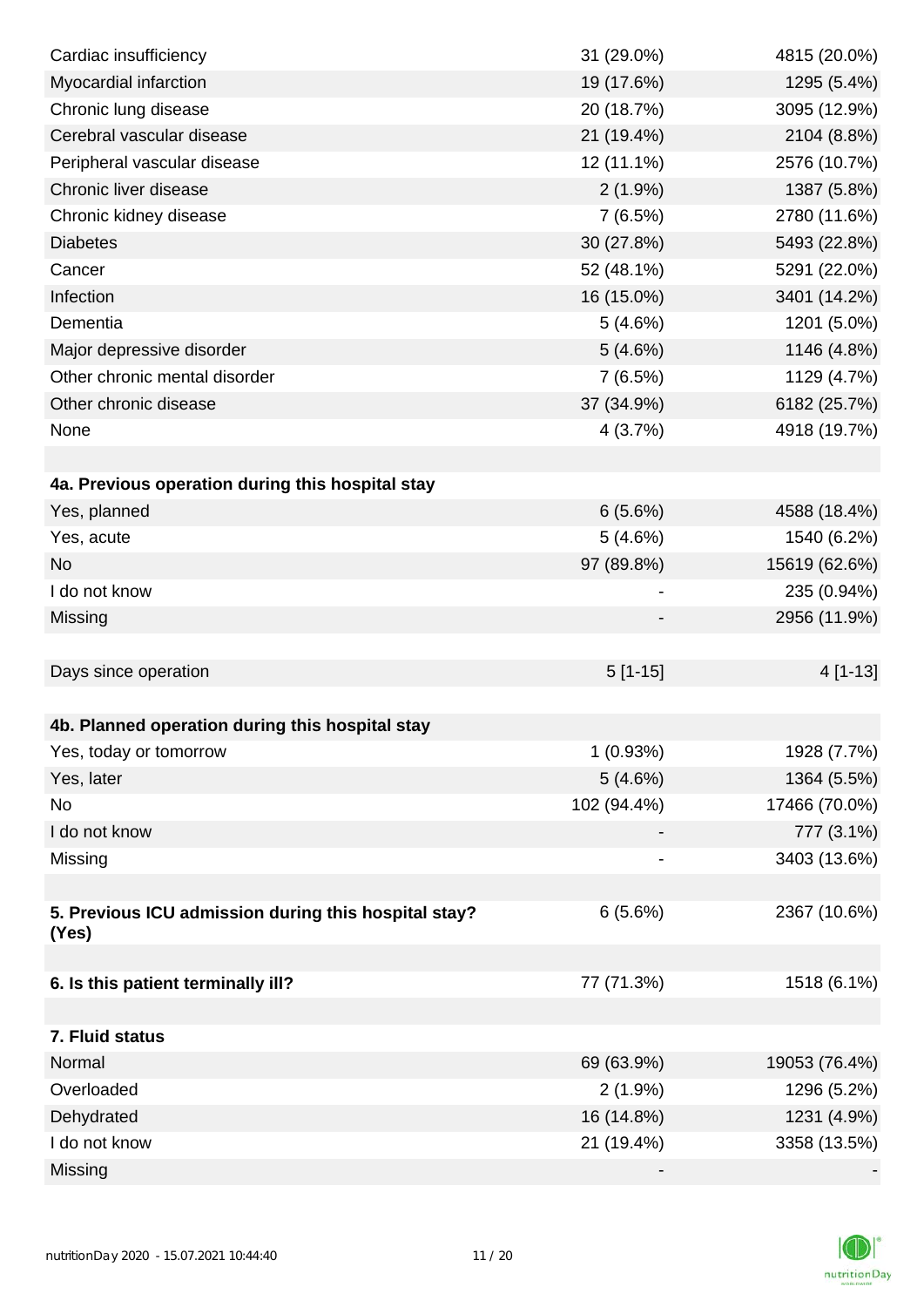| 8. Number of different medications planned                                               |            |               |
|------------------------------------------------------------------------------------------|------------|---------------|
| Oral                                                                                     | $7[5-10]$  | $5[2-8]$      |
| Other                                                                                    | $2[1-3]$   | $2[1-4]$      |
|                                                                                          |            |               |
| 9. Was this patient identified as malnourished or at risk of malnutrition?               |            |               |
| Malnourished                                                                             | 15 (13.9%) | 3162 (12.7%)  |
| At risk                                                                                  | 47 (43.5%) | 4616 (18.5%)  |
| <b>No</b>                                                                                | 35 (32.4%) | 15318 (61.4%) |
| I do not know                                                                            | 11 (10.2%) | 1842 (7.4%)   |
| Missing                                                                                  |            |               |
|                                                                                          |            |               |
| 10. IV Fluids                                                                            |            |               |
| Electrolyte solution (NaCl, Ringers lactate, etc)                                        | 10 (9.3%)  | 8176 (32.8%)  |
| 5% Glucose solution                                                                      | 5(4.6%)    | 2128 (8.5%)   |
|                                                                                          |            |               |
| 11. Number of ONS drinks planned                                                         | $2[1-2]$   | $0[0-0]$      |
|                                                                                          |            |               |
| 12. Nutrition intake                                                                     |            |               |
| Regular hospital food                                                                    | 78 (72.2%) | 15131 (60.7%) |
| Fortified/enriched hospital food                                                         | 20 (18.5%) | 3290 (13.2%)  |
| Protein/energy supplement (e.g. ONS drinks)                                              | 30 (27.8%) | 4070 (16.3%)  |
| <b>Enteral nutrition</b>                                                                 | $2(1.9\%)$ | 1106 (4.4%)   |
| Parenteral nutrition                                                                     | 11 (10.2%) | 1022 (4.1%)   |
| Special diet                                                                             | 12 (11.1%) | 7501 (30.1%)  |
| None                                                                                     |            | 982 (3.9%)    |
|                                                                                          |            |               |
| 13a. All lines and Tubes                                                                 |            |               |
| <b>Central Venous</b>                                                                    | 27 (25.0%) | 2136 (9.6%)   |
| Peripheral venous access                                                                 | 68 (63.0%) | 11129 (49.9%) |
| Nasogastric                                                                              | 1(0.93%)   | 528 (2.4%)    |
| Nasojejunal                                                                              |            | 115 (0.52%)   |
| Nasoduadenal                                                                             |            | 82 (0.37%)    |
| Enterostoma                                                                              |            | 100 (0.45%)   |
| Percutaneous endoscopy/surgical gastrostomy                                              |            | 216 (0.97%)   |
| Percutaneous endoscopy/surgical jejunostomy                                              |            | 91 (0.41%)    |
| None                                                                                     | 17 (15.7%) | 11685 (46.9%) |
|                                                                                          |            |               |
| 13b. Were there complications with nutrition related lines<br>and tubes since admission? |            |               |
| Yes, previously                                                                          | 3(2.8%)    | 352 (1.4%)    |
| Yes, ongoing                                                                             | $2(1.9\%)$ | 210 (0.84%)   |
| <b>No</b>                                                                                | 90 (83.3%) | 18650 (74.8%) |
| I do not know                                                                            | 11 (10.2%) | 2030 (8.1%)   |
| Missing                                                                                  | $2(1.9\%)$ | 3696 (14.8%)  |

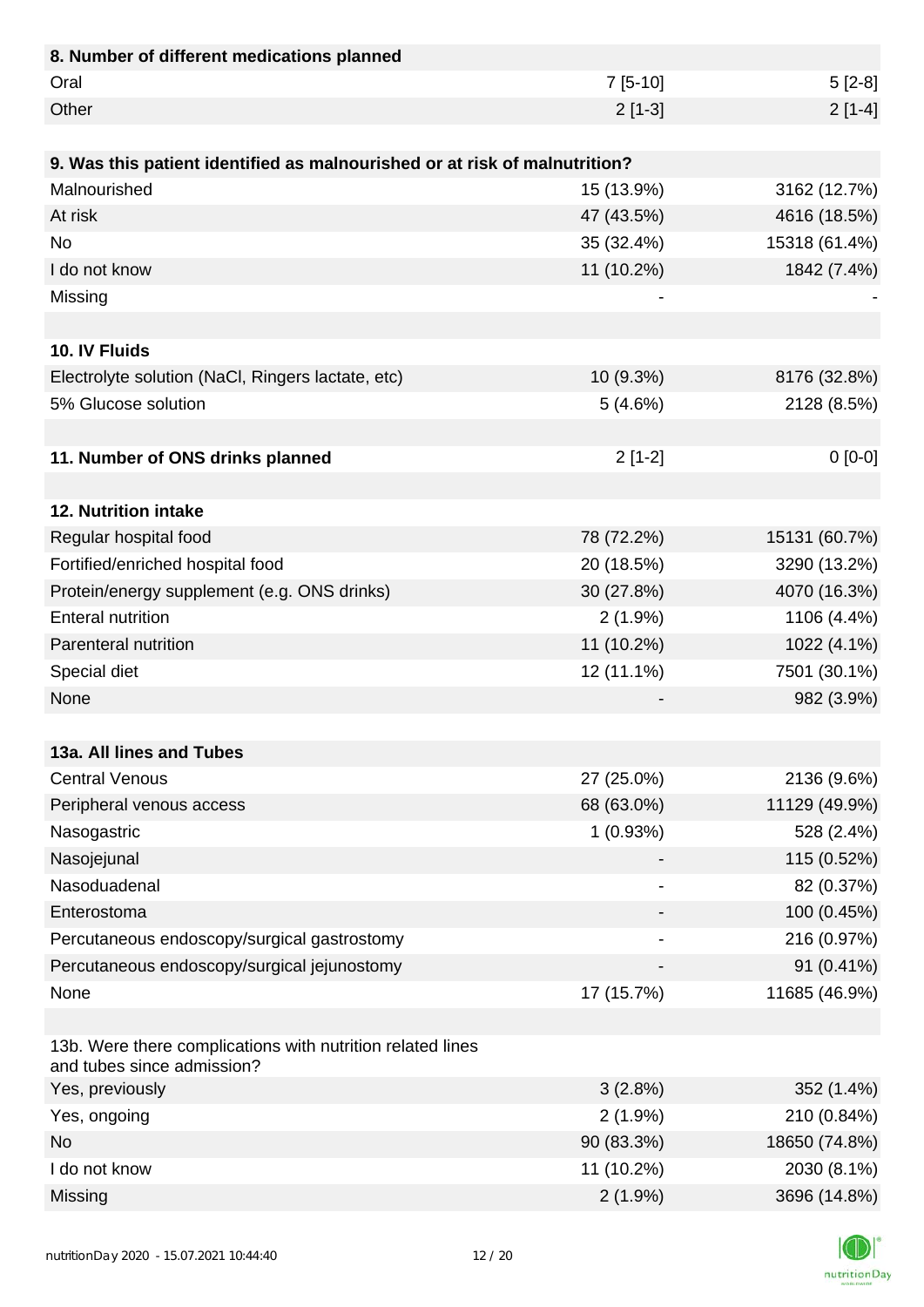| 14. Please indicate if any of the following was done for this patient since admission |            |               |
|---------------------------------------------------------------------------------------|------------|---------------|
| Energy requirements were determined                                                   | 37 (34.3%) | 8591 (38.5%)  |
| Protein requirements were determined                                                  | 32 (29.6%) | 7723 (34.6%)  |
| Food/Nutrition intake was recorded in the patient record                              | 58 (53.7%) | 9521 (42.7%)  |
| Nutrition treatment plan was developed                                                | 41 (38.0%) | 8177 (36.6%)  |
| Nutrition expert was consulted                                                        | 24 (22.2%) | 8667 (38.8%)  |
| Malnutrition status is recorded in the patient record                                 | 42 (38.9%) | 7448 (33.4%)  |
| None                                                                                  |            |               |
|                                                                                       |            |               |
| 15a. Energy goal                                                                      |            |               |
| < 500 kcal                                                                            |            | 783 (3.1%)    |
| 500-999 kcal                                                                          |            | 194 (0.78%)   |
| 1000-1499 kcal                                                                        | 11 (10.2%) | 1956 (7.8%)   |
| 1500-1999 kcal                                                                        | 18 (16.7%) | 7632 (30.6%)  |
| >=2000 kcal                                                                           | 19 (17.6%) | 2380 (9.5%)   |
| Not determined                                                                        | 50 (46.3%) | 7419 (29.7%)  |
| I do not know                                                                         | 10 (9.3%)  | 1959 (7.9%)   |
| Missing                                                                               |            | 2615 (10.5%)  |
|                                                                                       |            |               |
| 15b. Energy intake                                                                    |            |               |
| $< 500$ kcal                                                                          | $8(7.4\%)$ | 1316 (5.3%)   |
| 500-999 kcal                                                                          | 5(4.6%)    | 938 (3.8%)    |
| 1000-1499 kcal                                                                        | 6(5.6%)    | 2996 (12.0%)  |
| 1500-1999 kcal                                                                        | 8(7.4%)    | 5568 (22.3%)  |
| >=2000 kcal                                                                           | 10 (9.3%)  | 1218 (4.9%)   |
| Not determined                                                                        | 44 (40.7%) | 7394 (29.6%)  |
| I do not know                                                                         | 27 (25.0%) | 2893 (11.6%)  |
| Missing                                                                               |            | 2615 (10.5%)  |
|                                                                                       |            |               |
| 16. Since admission, this patient's health status has                                 |            |               |
| Improved                                                                              | 41 (38.0%) | 11443 (45.9%) |
| Deteriorated                                                                          | 14 (13.0%) | 1219 (4.9%)   |
| Remained the same                                                                     | 29 (26.9%) | 6079 (24.4%)  |
| This patient has just been admitted                                                   | 19 (17.6%) | 1466 (5.9%)   |
| I do not know                                                                         | 5(4.6%)    | 2116 (8.5%)   |
| Missing                                                                               |            | 2615 (10.5%)  |
|                                                                                       |            |               |
| Length of hospital stay (days)                                                        | 11 [7-22]  | 12 [6-23]     |
|                                                                                       |            |               |
| <b>Outcome Code</b>                                                                   |            |               |
| 1= Still in the hospital                                                              | 9(8.3%)    | 2515 (10.1%)  |
| 2= Transferred to another hospital                                                    | $2(1.9\%)$ | 534 (2.1%)    |
| 3= Transferred to long term care                                                      | 3(2.8%)    | 1049 (4.2%)   |
|                                                                                       |            |               |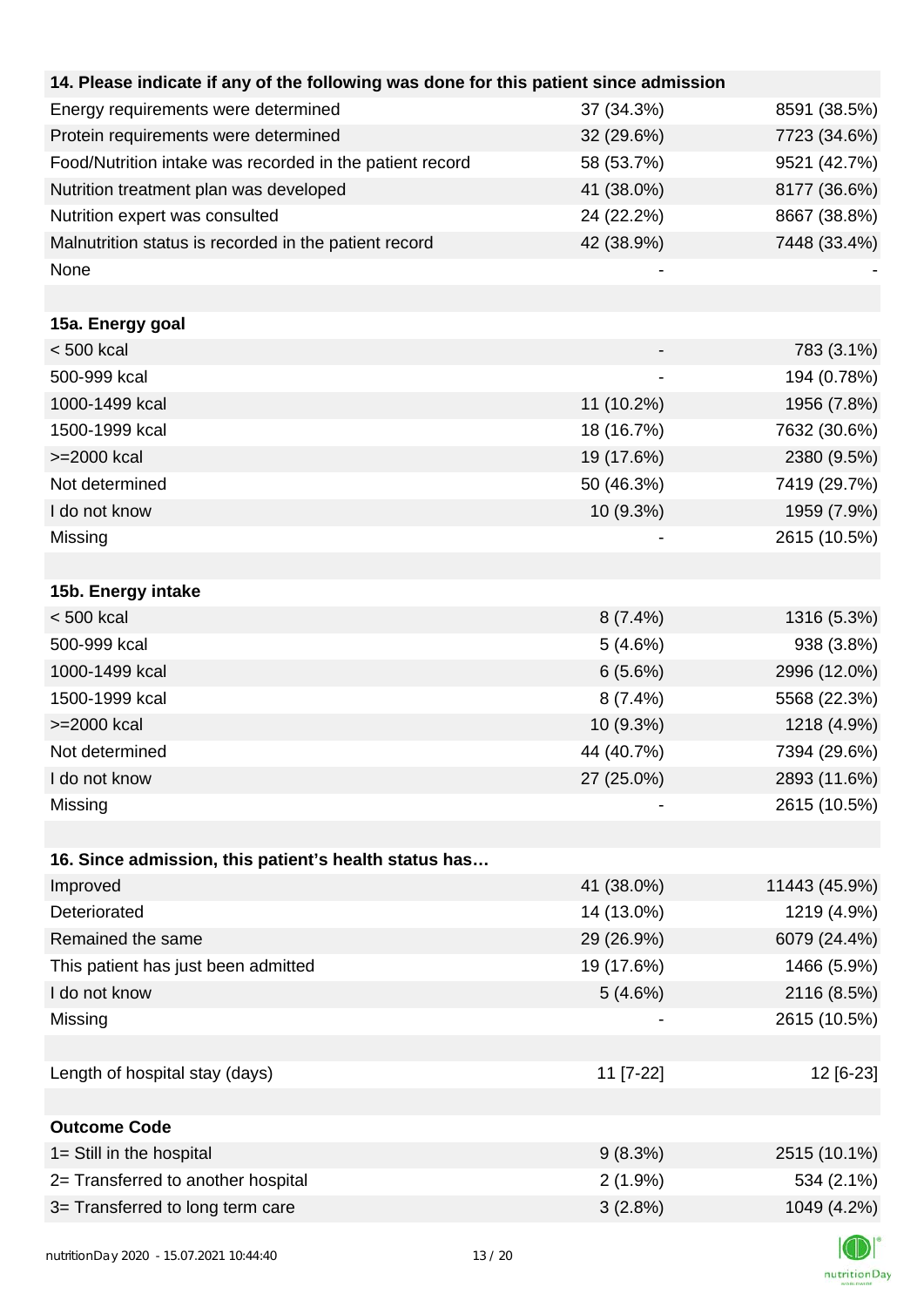| 4= Rehabilitation                    | 7(6.5%)    | 871 (3.5%)    |
|--------------------------------------|------------|---------------|
| 5= Discharged home                   | 77 (71.3%) | 18594 (74.6%) |
| $6 = Death$                          | $8(7.4\%)$ | 785 (3.1%)    |
| $7 = Others$                         |            | 410 (1.6%)    |
| Missing                              | $2(1.9\%)$ | 180 (0.72%)   |
|                                      |            |               |
| <b>Readmitted since ND</b>           |            |               |
| $1 = No$                             | 73 (75.3%) | 16760 (76.8%) |
| 2= Yes, same hospital planned        | $1(1.0\%)$ | 1458 (6.7%)   |
| 3= Yes, same hospital unplanned      | 18 (18.6%) | 1363 (6.2%)   |
| 4= Yes, different hospital planned   | $3(3.1\%)$ | 114 (0.52%)   |
| 5= Yes, different hospital unplanned | $3(3.1\%)$ | 114 (0.52%)   |
| 6= Unknown                           |            | 481 (2.2%)    |
| <b>Missing</b>                       | $1(1.0\%)$ | 1471 (6.7%)   |

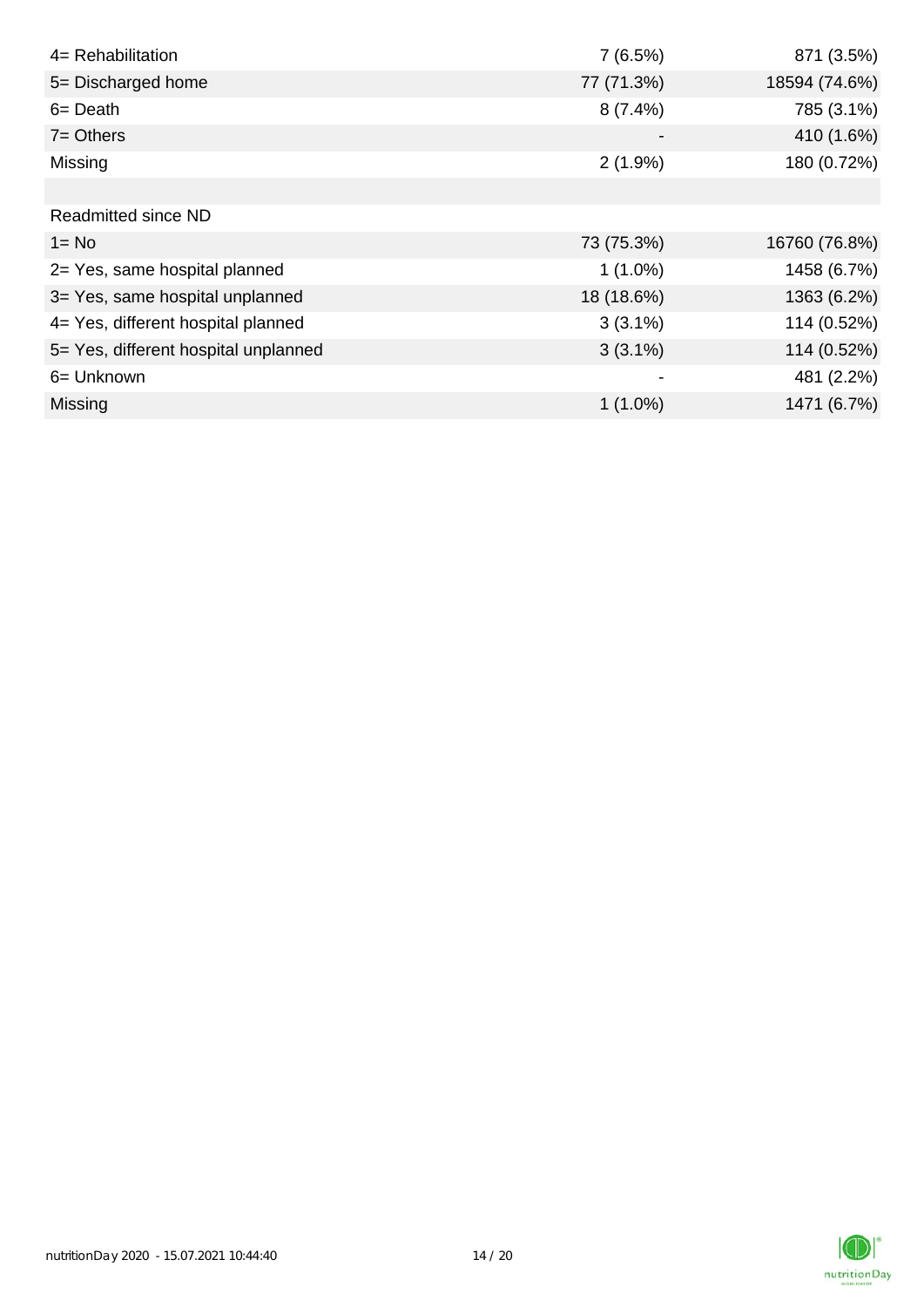| IV. Patient's perspective: Medical history, nutrition status & intake today ("Sheet 3a/3b") |                     |                          |
|---------------------------------------------------------------------------------------------|---------------------|--------------------------|
|                                                                                             | <b>YOUR RESULTS</b> | <b>REFERENCE RESULTS</b> |
|                                                                                             |                     |                          |
| 1. What are your typical dietary habits?                                                    |                     |                          |
| No special dietary habits                                                                   | 70 (76.9%)          | 15402 (63.5%)            |
| I am vegetarian                                                                             | 3(3.3%)             | 445 (1.8%)               |
| I adhee to a vegan diet                                                                     |                     | 160 (0.66%)              |
| I eat gluten-free diet                                                                      | 3(3.3%)             | 204 (0.84%)              |
| I avoid added sugars                                                                        | 7(7.7%)             | 3626 (14.9%)             |
| I avoid carbohydrates                                                                       | 4(4.4%)             | 1383 (5.7%)              |
| I eat a low fat-diet                                                                        | 5(5.5%)             | 2463 (10.2%)             |
| I am lactose intolerant                                                                     | 7(7.7%)             | 809 (3.3%)               |
| Other special diet due to intolerances/allergies                                            | 2(2.2%)             | 416 (1.7%)               |
| Other                                                                                       | 4(4.4%)             | 1608 (6.6%)              |
| No answer given                                                                             | $1(1.1\%)$          | 2801 (11.5%)             |
|                                                                                             |                     |                          |
| 2. Where did you live before your current hospital admission?                               |                     |                          |
| At home                                                                                     | 85 (93.4%)          | 19123 (78.8%)            |
| In a nursing home or other live-in facility                                                 | 2(2.2%)             | 762 (3.1%)               |
| I was transferred from another hospital                                                     | 3(3.3%)             | 1370 (5.6%)              |
| Other                                                                                       |                     | 330 (1.4%)               |
| Missing                                                                                     | $1(1.1\%)$          | 2674 (11.0%)             |
|                                                                                             |                     |                          |
| 3. In general, are you able to walk?                                                        |                     |                          |
| Yes                                                                                         | 53 (58.2%)          | 13831 (57.0%)            |
| Yes, with someone's help                                                                    | 11 (12.1%)          | 2252 (9.3%)              |
| Yes, independently using a cane, walker, or crutches                                        | 20 (22.0%)          | 3228 (13.3%)             |
| No, I have a wheelchair                                                                     | 6(6.6%)             | 852 (3.5%)               |
| No, I am bedridden                                                                          | $1(1.1\%)$          | 1317 (5.4%)              |
| Missing                                                                                     |                     | 2779 (11.5%)             |
|                                                                                             |                     |                          |
| 4. In general, how would you say your health is?                                            |                     |                          |
| Very good                                                                                   | 6(6.6%)             | 1712 (7.1%)              |
| Good                                                                                        | 31 (34.1%)          | 7821 (32.2%)             |
| Fair                                                                                        | 29 (31.9%)          | 8148 (33.6%)             |
| Poor                                                                                        | 13 (14.3%)          | 3099 (12.8%)             |
| Very poor                                                                                   | 11 (12.1%)          | 710 (2.9%)               |
| Missing                                                                                     | $1(1.1\%)$          | 2769 (11.4%)             |
|                                                                                             |                     |                          |
| 5. Over the last 12 months prior to your current hospital admission approximately           |                     |                          |
| how many times have you seen a doctor?                                                      | $5[3-10]$           | $5[2-10]$                |
| how many times have you been admitted to the                                                | $2[1-3]$            | $1[0-2]$                 |

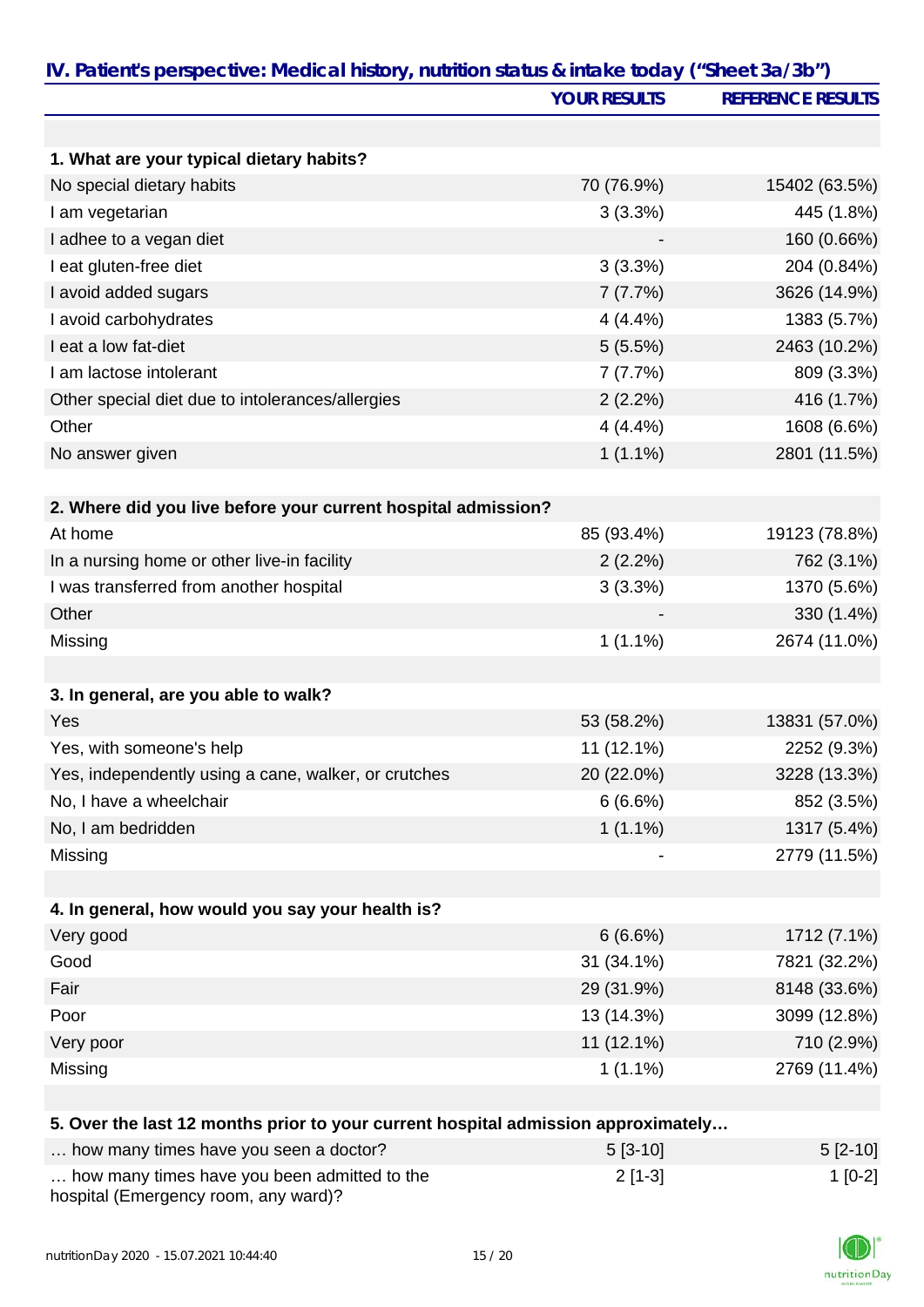| how many nights in total have you spent in hospital? | $7[4-15]$ | $6[0-16]$ |
|------------------------------------------------------|-----------|-----------|
|                                                      |           |           |

| 6. How many different medications do you take routinely each day (prior to hospitalisation)? |                          |               |
|----------------------------------------------------------------------------------------------|--------------------------|---------------|
| $1 - 2$                                                                                      | 12 (13.2%)               | 4416 (18.2%)  |
| $3-5$                                                                                        | 19 (20.9%)               | 5773 (23.8%)  |
| More than 5                                                                                  | 44 (48.4%)               | 6835 (28.2%)  |
| None                                                                                         | 12 (13.2%)               | 3630 (15.0%)  |
| I do not know                                                                                | 3(3.3%)                  | 820 (3.4%)    |
| Missing                                                                                      | $1(1.1\%)$               | 2785 (11.5%)  |
|                                                                                              |                          |               |
| 7. Do you have health insurance?                                                             |                          |               |
| Yes, private insurance only                                                                  | $\overline{\phantom{a}}$ | 3823 (15.8%)  |
| Yes, public insurance only                                                                   | 58 (63.7%)               | 11203 (46.2%) |
| Yes, both                                                                                    | 17 (18.7%)               | 2662 (11.0%)  |
| None                                                                                         | 10 (11.0%)               | 2485 (10.2%)  |
| I prefer not to answer                                                                       | $1(1.1\%)$               | 986 (4.1%)    |
| Missing                                                                                      | 5(5.5%)                  | 3100 (12.8%)  |
|                                                                                              |                          |               |
| 8. What was your weight 5 years ago?                                                         | 77 [67-90]               | 72 [62-85]    |
| I do not know                                                                                | 25 (27.5%)               | 5440 (22.4%)  |
|                                                                                              |                          |               |
| 9a. Have you lost weight within the last 3 months?                                           |                          |               |
| Yes, intentionally                                                                           | $1(1.1\%)$               | 2202 (9.1%)   |
| Yes, unintentionally                                                                         | 58 (63.7%)               | 9411 (38.8%)  |
| No, my weight stayed the same                                                                | 11 (12.1%)               | 7247 (29.9%)  |
| No, I gained weight                                                                          | 3(3.3%)                  | 2760 (11.4%)  |
| I do not know                                                                                | 15 (16.5%)               | 2195 (9.0%)   |
| Missing                                                                                      | 3(3.3%)                  | 444 (1.8%)    |
|                                                                                              |                          |               |
| 9b. If yes, how many kg did you lose?                                                        | $6[3-10]$                | $6[4-10]$     |
| I do not know                                                                                | 6(10.2%)                 | 1851 (15.9%)  |
|                                                                                              |                          |               |
| 10. Did you know about your hospitalisation two days                                         | 10 (11.4%)               | 8227 (39.7%)  |
| before admission? (Yes)                                                                      |                          |               |
|                                                                                              |                          |               |
| 11. Please indicate if you                                                                   |                          |               |
| were weighed at admission                                                                    | 61 (67.8%)               | 12540 (58.3%) |
| were informed about your nutrition status                                                    | 25 (27.8%)               | 7803 (36.5%)  |
| were informed about nutrition care options                                                   | 24 (27.0%)               | 7174 (33.6%)  |
| received special nutrition care                                                              | 33 (36.7%)               | 6955 (32.7%)  |
|                                                                                              |                          |               |
| 12 How well have you eaten in the week before you were admitted to the hospital?             |                          |               |

| TZ. How well have you eaten in the week before you were admitted to the hospital? |            |               |
|-----------------------------------------------------------------------------------|------------|---------------|
| More than normal                                                                  | $3(3.3\%)$ | 1099 (4.5%)   |
| Normal                                                                            | 54 (60.0%) | 14509 (60.0%) |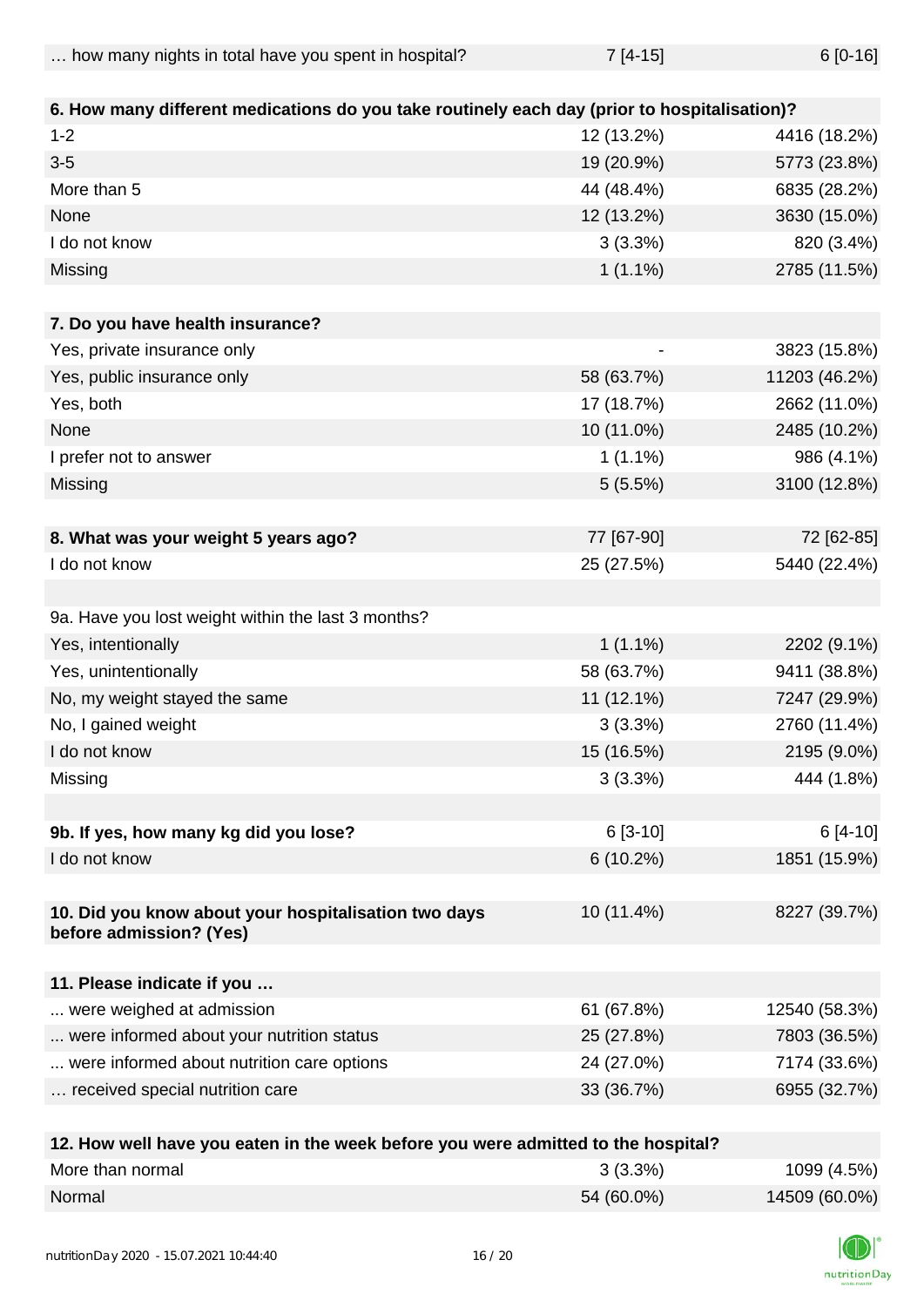| About 3/4 of normal                                                                         | 12 (13.3%)               | 2651 (11.0%)  |
|---------------------------------------------------------------------------------------------|--------------------------|---------------|
| About half of normal                                                                        | 11 (12.2%)               | 3062 (12.7%)  |
| About a quarter to nearly nothing                                                           | $8(8.9\%)$               | 2263 (9.4%)   |
| I do not know                                                                               | $2(2.2\%)$               | 231 (0.96%)   |
| Missing                                                                                     |                          | 362 (1.5%)    |
|                                                                                             |                          |               |
| 13. In general, how satisfied are you with the food at the hospital?                        |                          |               |
| Very satisfied                                                                              | 16 (17.8%)               | 5394 (22.3%)  |
| Somewhat satisfied                                                                          | 33 (36.7%)               | 7204 (29.8%)  |
| <b>Neutral</b>                                                                              | 19 (21.1%)               | 4214 (17.4%)  |
| <b>Dissatisfied</b>                                                                         | 13 (14.4%)               | 1854 (7.7%)   |
| Very dissatisfied                                                                           | $1(1.1\%)$               | 673 (2.8%)    |
| I do not know                                                                               | 8(8.9%)                  | 1694 (7.0%)   |
| Missing                                                                                     |                          | 3144 (13.0%)  |
|                                                                                             |                          |               |
| 14. Did you get any help with eating TODAY?                                                 |                          |               |
| Yes, from family or friends                                                                 | $1(1.1\%)$               | 2177 (9.0%)   |
| Yes, from hospital staff                                                                    | 11 (12.2%)               | 1475 (6.1%)   |
| No                                                                                          | 76 (84.4%)               | 16830 (69.6%) |
| I do not know                                                                               | 2(2.2%)                  | 282 (1.2%)    |
| Missing                                                                                     |                          | 3413 (14.1%)  |
|                                                                                             |                          |               |
| 15. Were you able to eat without interruption TODAY?<br>(Yes)                               | 64 (74.4%)               | 15256 (74.7%) |
|                                                                                             |                          |               |
| 16a. Please indicate how much hospital food you ate for lunch or dinner TODAY:<br>About all | 37 (41.1%)               | 11133 (46.0%) |
| 1/2                                                                                         | 20 (22.2%)               | 6143 (25.4%)  |
|                                                                                             |                          |               |
| 1/4                                                                                         | 14 (15.6%)               | 3103 (12.8%)  |
| Nothing                                                                                     | 11 (12.2%)               | 2802 (11.6%)  |
| Missing                                                                                     | 8(8.9%)                  | 996 (4.1%)    |
|                                                                                             |                          |               |
| 16b. The portion size of the meal I ordered TODAY was                                       |                          |               |
| Standard                                                                                    | 46 (51.1%)               | 13732 (56.8%) |
| Smaller                                                                                     | 23 (25.6%)               | 2093 (8.7%)   |
| Larger                                                                                      |                          | 1046 (4.3%)   |
| I do not know                                                                               | 7(7.8%)                  | 2302 (9.5%)   |
| Missing                                                                                     | 14 (15.6%)               | 5004 (20.7%)  |
|                                                                                             |                          |               |
| 17. If you did not eat everything of your meal, please tell us why:                         |                          |               |
| I did not like the type of food offered                                                     | 4(8.9%)                  | 1945 (16.1%)  |
| I did not like the smell/taste of the food                                                  | 7(15.6%)                 | 1480 (12.3%)  |
| The food did not fit my cultural/religious preferences                                      |                          | 127 (1.1%)    |
| The food was too hot                                                                        | $\overline{\phantom{a}}$ | 54 (0.45%)    |

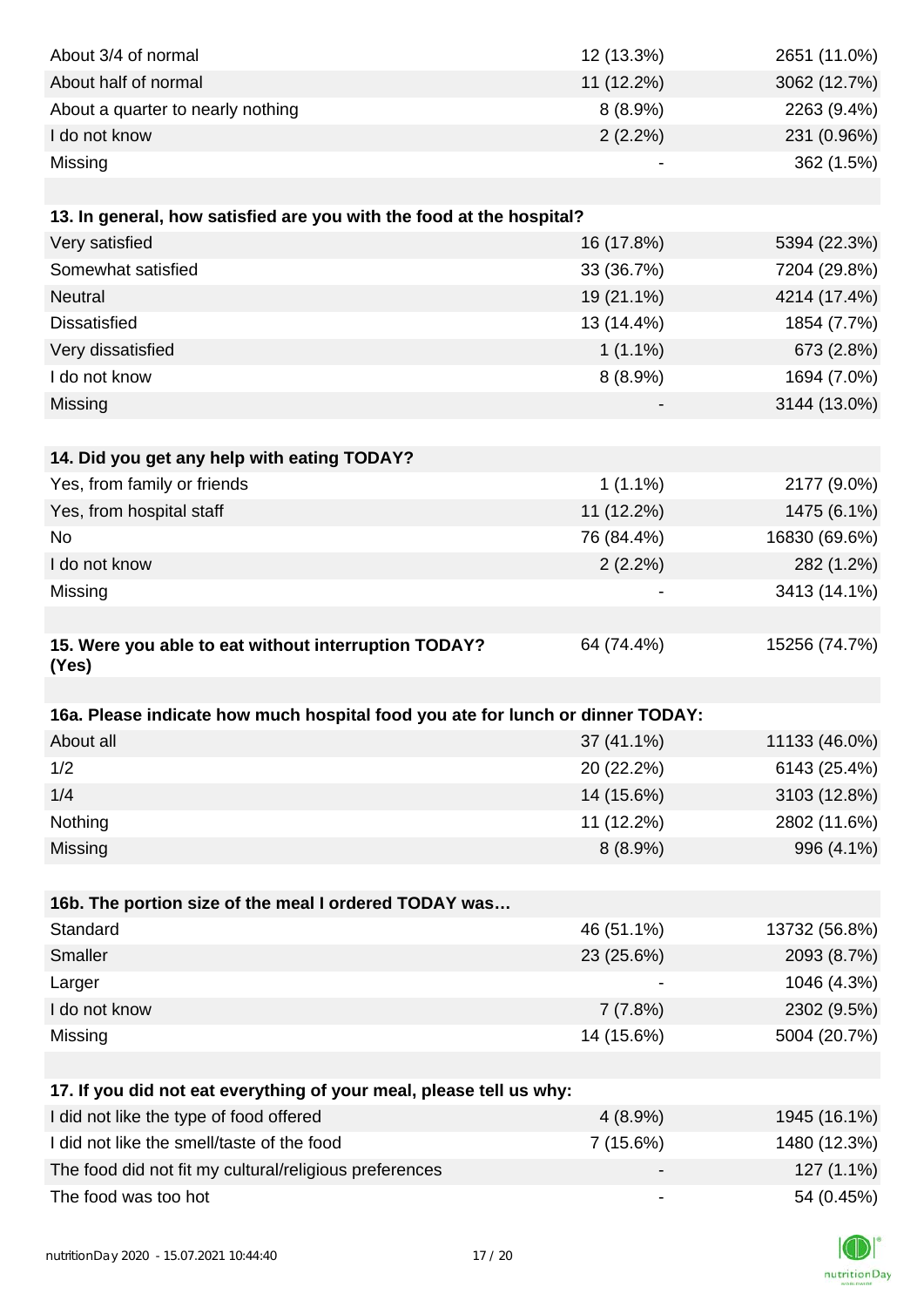| The food was too cold                              | $1(2.2\%)$               | 281 (2.3%)   |
|----------------------------------------------------|--------------------------|--------------|
| Due to food allergy/intolerance                    | $1(2.2\%)$               | 105 (0.87%)  |
| I was not hungry at that time                      | 8(17.8%)                 | 1991 (16.5%) |
| I do not have my usual appetite                    | 17 (37.8%)               | 3586 (29.8%) |
| I have problems chewing/swallowing                 | $5(11.1\%)$              | 716 (5.9%)   |
| I normally eat less than what was served           | 7(15.6%)                 | 1383 (11.5%) |
| I had nausea/vomiting                              | 7(15.6%)                 | 984 (8.2%)   |
| I was too tired                                    | 6(13.3%)                 | 740 (6.1%)   |
| I cannot eat without help                          | $1(2.2\%)$               | 191 (1.6%)   |
| I was not allowed to eat                           | 3(6.7%)                  | 1088 (9.0%)  |
| I had an exam, surgery, or test and missed my meal | 3(6.7%)                  | 733 (6.1%)   |
| I did not get requested food                       | $\overline{\phantom{a}}$ | 124 (1.0%)   |
| No answer given                                    | 8(17.8%)                 | 1823 (15.1%) |

| 18. Enter the number of glasses/cups of the drinks you consumed in the last 24 hours |  |
|--------------------------------------------------------------------------------------|--|
|--------------------------------------------------------------------------------------|--|

| Water                                                               | $6[2-8]$       | $3[2-6]$     |
|---------------------------------------------------------------------|----------------|--------------|
| Tea                                                                 | $2[2-2]$       | $1[0-3]$     |
| Coffee                                                              | $2[2-4]$       | $1[1-2]$     |
| <b>Milk</b>                                                         | $2[2-3]$       | $1[0-1]$     |
| Fruit juice                                                         | $2[1-3]$       | $1[0-2]$     |
| Soft drinks                                                         | $3[2-3]$       | $0[0-1]$     |
| <b>Nutrition drink</b>                                              | $2[1-3]$       | $0[0-1]$     |
| Other                                                               | $2[2-3]$       | $0[0-1]$     |
|                                                                     |                |              |
| 19a. Did you eat any food apart from hospital food<br><b>TODAY?</b> | 29 (33.7%)     | 5831 (29.2%) |
|                                                                     |                |              |
| 19b. If yes, what did you eat?                                      |                |              |
| Sweet snacks                                                        | 6(20.7%)       | 1820 (31.2%) |
| Salty snacks                                                        | $3(10.3\%)$    | 645 (11.1%)  |
| Homemade food                                                       | $3(10.3\%)$    | 896 (15.4%)  |
| Fruits                                                              | $7(24.1\%)$    | 2357 (40.4%) |
| Dairy products                                                      | $9(31.0\%)$    | 686 (11.8%)  |
| Food delivered/restaurant                                           | $1(3.4\%)$     | 272 (4.7%)   |
| Sandwich                                                            | 15 (51.7%)     | 347 (6.0%)   |
| Other                                                               | 4 (13.8%)      | 795 (13.6%)  |
|                                                                     |                |              |
| 20. How has your food intake changed since your hospital admission? |                |              |
| Incroacod                                                           | 18 (20 $00(1)$ | 3320 (13.80) |

| Increased       | 18 (20.0%)  | 3329 (13.8%) |
|-----------------|-------------|--------------|
| Decreased       | 28 (31.1%)  | 6808 (28.2%) |
| Stayed the same | 33 (36.7%)  | 9055 (37.5%) |
| I do not know   | $9(10.0\%)$ | 1479 (6.1%)  |
| Missing         | $2(2.2\%)$  | 3506 (14.5%) |

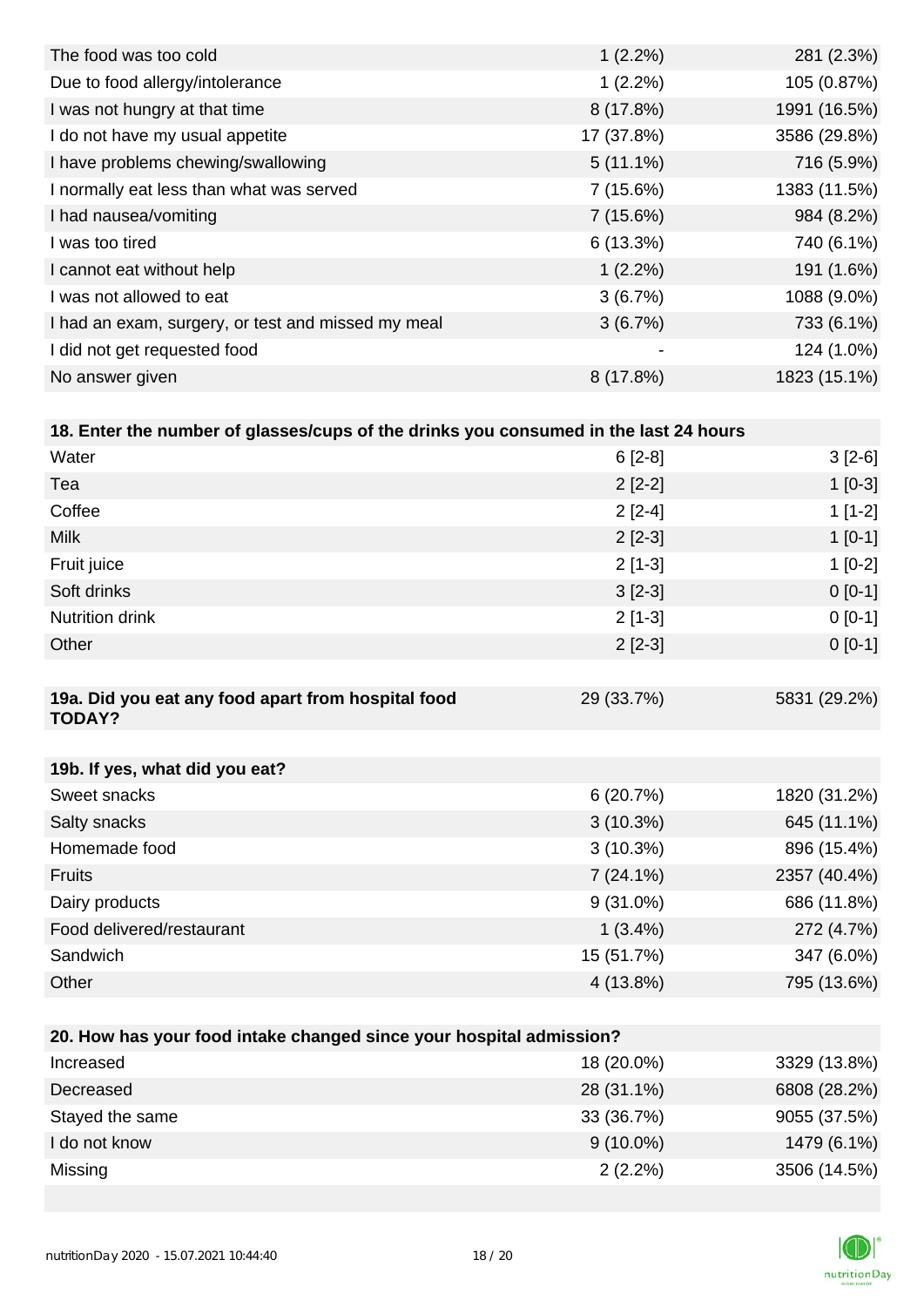| 21. TODAY I feel                                     |            |               |
|------------------------------------------------------|------------|---------------|
| Stronger than at admission                           | 40 (44.4%) | 10558 (43.7%) |
| Weaker than at admission                             | 22 (24.4%) | 4610 (19.1%)  |
| Same as at admission                                 | 22 (24.4%) | 6833 (28.3%)  |
| I was admitted today                                 | $1(1.1\%)$ | 576 (2.4%)    |
| I do not know                                        | $5(5.6\%)$ | 1178 (4.9%)   |
| Missing                                              |            | 422 (1.7%)    |
|                                                      |            |               |
| 22. Can you walk without assistance TODAY?           |            |               |
| <b>Yes</b>                                           | 46 (51.1%) | 14229 (58.9%) |
| No, only with assistance                             | 39 (43.3%) | 5989 (24.8%)  |
| No, I stay in bed                                    | $3(3.3\%)$ | 2912 (12.0%)  |
| Missing                                              | $2(2.2\%)$ | 1047 (4.3%)   |
|                                                      |            |               |
| 23. Did anyone help you complete this questionnaire? | 52 (58.4%) | 13801 (65.2%) |